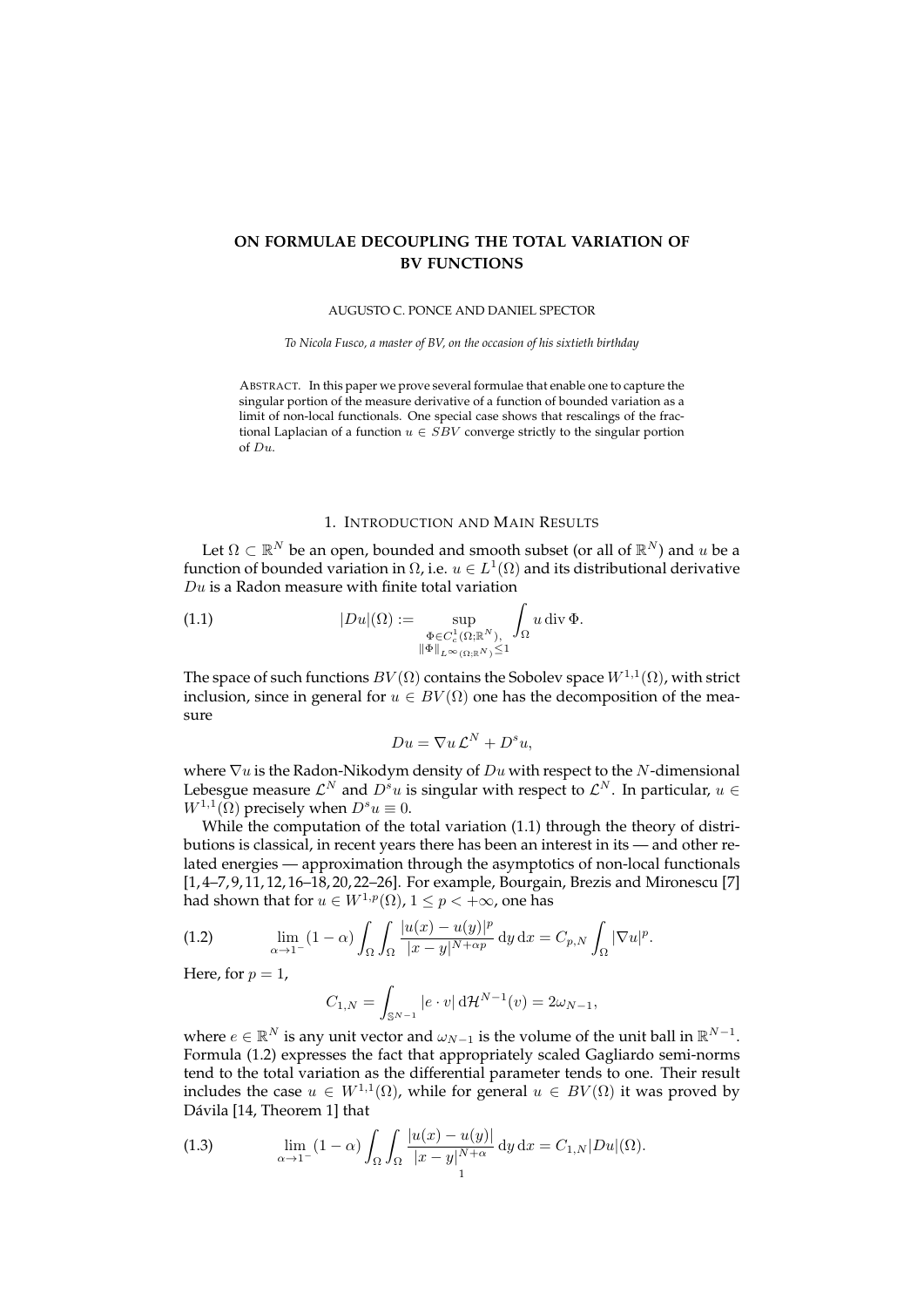The Gagliardo semi-norms can be thought heuristically as the energy of derivatives of fractional order  $\alpha \in (0,1)$ , while the space of p-integrable functions for which they are finite coincides with the  $W^{\alpha,p}$  space obtained by *real interpolation* of  $L^p$  and  $W^{1,p}$  with parameter  $\alpha$ . Indeed, it was subsequently shown by Milman [24] that the convergence (1.2) can be alternatively deduced from the theory of interpolation.

In the *complex interpolation* between  $L^p$  and  $W^{1,p}$  when  $\Omega = \mathbb{R}^N$ , one classically sees the fractional Laplacian

$$
(-\Delta)^{\alpha/2}u(x) := c_{\alpha} \int_{\mathbb{R}^N} \frac{u(x) - u(y)}{|x - y|^{N + \alpha}} dy
$$

filling the role of the differential object of order  $\alpha \in (0,1)$ , and even in a more extended range, though with a different formula. The constant

$$
c_{\alpha} = \frac{2^{\alpha - 1} \alpha \Gamma(\frac{N + \alpha}{2})}{\pi^{\frac{N}{2}} \Gamma(\frac{2 - \alpha}{2})}
$$

ensures that the Fourier transform of the fractional Laplacian satisfy  $(-\Delta)^{\alpha/2}u(\xi) =$  $(2\pi|\xi|)^{\alpha}\widehat{u}(\xi).$ <br>As integer

As integer powers of the Laplacian can also be understood from the framework of the functional calculus, the natural limits here are  $\alpha = 0$  and  $\alpha = 2$ . This observation is supported by the trivial convergence, as  $\alpha$  tends to 1, of the energies

(1.4) 
$$
\lim_{\alpha \to 1^{-}} (1 - \alpha) \int_{\mathbb{R}^N} \left| \int_{\mathbb{R}^N} \frac{u(x) - u(y)}{|x - y|^{N + \alpha}} dy \right|^p dx = 0,
$$

whenever  $u \in W^{1,p}(\mathbb{R}^N)$  and  $p \geq 1$ . The case  $p > 1$  follows from the  $L^p$  boundedness of the Riesz transforms that yields the equivalence between the quantities  $\|\nabla u\|_{L^p(\mathbb{R}^N)}$  and  $\|(-\Delta)^{1/2}u\|_{L^p(\mathbb{R}^N)}$ ; see e.g. [19, Lemma 3.6]. The case  $p = 1$  requires a different argument that can be found in [27, 28], based on the approximation of u by smooth functions. Alternatively, one can still obtain the expected energy, in the spirit of (1.2), via a non-local gradient approach [23].

What is perhaps surprising is that the convergence (1.4) is no longer true for general  $u \in BV(\Omega)$  and  $p = 1$ . For example, in the case where  $u = \chi_A$  is the characteristic function of a set of finite perimeter, Dávila's formula (1.3) and the straightforward integral identity

(1.5) 
$$
\int_{\mathbb{R}^N} \left| \int_{\mathbb{R}^N} \frac{\chi_A(x) - \chi_A(y)}{|x - y|^{N + \alpha}} dy \right| dx = \int_{\mathbb{R}^N} \int_{\mathbb{R}^N} \frac{|\chi_A(x) - \chi_A(y)|}{|x - y|^{N + \alpha}} dy dx,
$$

imply that

(1.6) 
$$
\lim_{\alpha \to 1^-} (1 - \alpha) \int_{\mathbb{R}^N} \left| \int_{\mathbb{R}^N} \frac{\chi_A(x) - \chi_A(y)}{|x - y|^{N + \alpha}} dy \right| dx = C_{1,N} |D^s \chi_A|(\mathbb{R}^N).
$$

Here we observe that the measure  $D\chi_A$  is singular with respect to  $\mathcal{L}^N$ , and thus  $D\chi_A = D^s \chi_A$ . More generally, in this paper we are interested in several formulae for the asymptotics of functionals capturing the *singular portion* of the measure derivative of  $u \in BV(\Omega)$ . Let us first restrict our attention to the setting of special functions of bounded variation  $SBV(\Omega)$ . This space has been introduced by De Giorgi and Ambrosio [15], and consists of those BV functions whose singular part of the derivative is supported by an  $(N - 1)$ -dimensional rectifiable set; see Section 3 below. Then our first result is

**Theorem 1.1.** *For every*  $u \in SBV(\Omega)$ *, we have* 

$$
\lim_{\epsilon \to 0} \int_{\Omega} \left| \int_{\Omega} \frac{u(x) - u(y)}{|x - y|} \rho_{\epsilon}(x - y) dy \right| dx = K_{1,N} |D^{s}u|(\Omega),
$$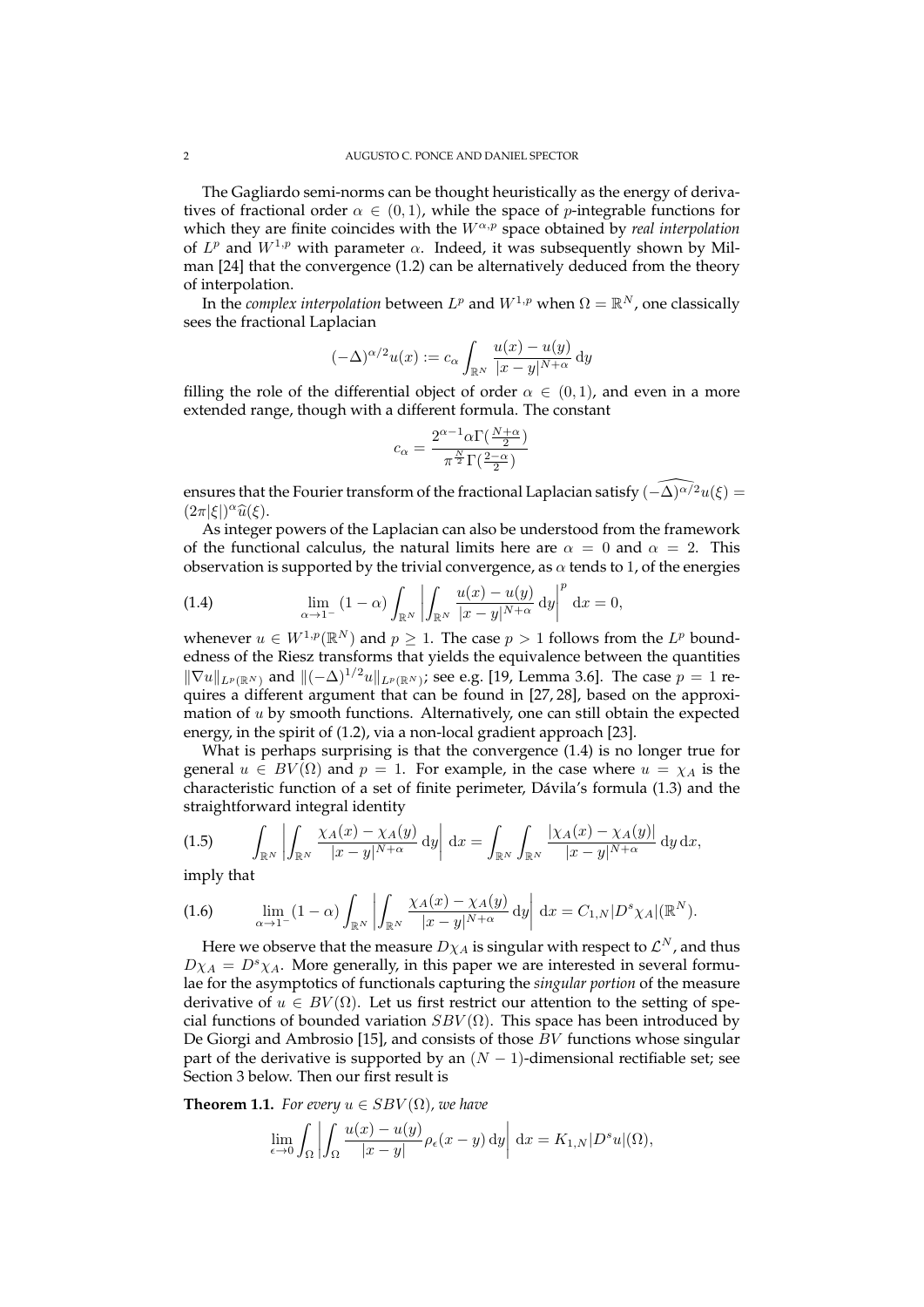$\omega$ here  $K_{1,N}=C_{1,N}/\mathcal{H}^{N-1}(\mathbb{S}^{N-1})$  and  $\mathcal{H}^{N-1}(\mathbb{S}^{N-1})$  denotes the  $(N-1)$ -dimensional *Hausdorff measure of the unit sphere*  $\mathbb{S}^{N-1}$ *.* 

We assume throughout the paper that  $(\rho_{\epsilon})_{\epsilon>0}\subset L^1(\mathbb{R}^N)$  is a family of nonnegative radial functions that satisfies

(1.7) 
$$
\lim_{\epsilon \to 0} \int_{|h| < \delta} \rho_{\epsilon}(h) dh = 1,
$$

(1.8) 
$$
\lim_{\epsilon \to 0} \int_{|h| > \delta} \rho_{\epsilon}(h) dh = 0,
$$

for every  $\delta > 0$ . Taking in particular

$$
\rho_{\epsilon}(h) = \frac{\epsilon}{\mathcal{H}^{N-1}(\mathbb{S}^{N-1})} \frac{\chi_{B_R(0)}(h)}{|h|^{N-\epsilon}},
$$

for any fixed  $R > 0$ , one finds an analogue to the convergence (1.2) for  $p = 1$ . Moreover, as  $c_1C_{1,N} = 2/\pi$ , one can show by a slight variation of the argument of Theorem 1.1 the following

**Corollary 1.2.** For every  $u \in SBV(\mathbb{R}^N)$ , we have

$$
\lim_{\alpha \to 1^{-}} (1 - \alpha) \|(-\Delta)^{\alpha/2} u\|_{L^{1}(\mathbb{R}^{N})} = \frac{2}{\pi} |D^{s} u|(\mathbb{R}^{N}).
$$

In Section 4 below, we show that the standard Cantor function admits a positive lower bound for some families ( $\rho_{\epsilon}$ )<sub> $\epsilon > 0$ </sub>, including  $\rho_{\epsilon} = \chi_{(-\epsilon,\epsilon)}/2\epsilon$ . This motivates

**Open Problem 1.3.** *Do these identities hold for every*  $u \in BV(\mathbb{R}^N)$ ?

The answer is not clear. For example, Fusco, Moscariello and Sbordone [18] have recently studied a related functional introduced by Ambrosio, Bourgain, Brezis and Figalli [1, Section 4.2]. In their case, the contribution of the singular part of the derivative cannot be expressed solely in terms of the total mass  $|D^{s}u|(\mathbb{R}^{N})$  [18, Example 2.2 and Theorem 3.3]. In Section 5, we discuss some connections between these various functionals.

We next turn our attention to the entire space of functions of bounded variation. In this broader setting, we have the following result, an extension of the recent Taylor characterization by the second author [27, 28] to this regime, which bears some analogy with formula (1.6):

**Theorem 1.4.** *For every*  $u \in BV(\Omega)$ *, we have that* 

$$
\lim_{\epsilon \to 0} \int_{\Omega} \int_{\Omega} \frac{|u(x) - u(y) - \nabla u(x) \cdot (x - y)|}{|x - y|} \rho_{\epsilon}(x - y) \, dy \, dx = K_{1,N} |D^s u|(\Omega).
$$

**Remark 1.5.** *Theorem 1.4 combined with the results of* [7] *or* [23] *yields the following*  $\emph{characterization of the Sobolev space $W^{1,1}$: $u\in W^{1,1}(\Omega)$ if and only if}$ 

$$
\lim_{\epsilon \to 0} \int_{\Omega} \int_{\Omega} \frac{|u(x) - u(y) - F(x) \cdot (x - y)|}{|x - y|} \rho_{\epsilon}(x - y) \, dy \, dx = 0,
$$

for some function  $F\in L^1(\Omega;\mathbb{R}^N)$ , and in that case  $F=\nabla u$  almost everywhere in  $\Omega.$ 

In fact we prove slightly stronger results than the convergence of the energies in Theorems 1.1 and 1.4 and Corollary 1.2, the so-called strict convergence of the measures defined by the integrands; see Propositions 2.1 and 3.2 below. The organization of the paper is as follows: as we utilize the result of Theorem 1.4 in the proof of Theorem 1.1, we first prove Theorem 1.4 in Section 2. In Section 3 we prove Theorem 1.1 and Corollary 1.2. Next in Section 4 we give the example of the non-trivial lower bound for the Cantor function. Finally, in Section 5 we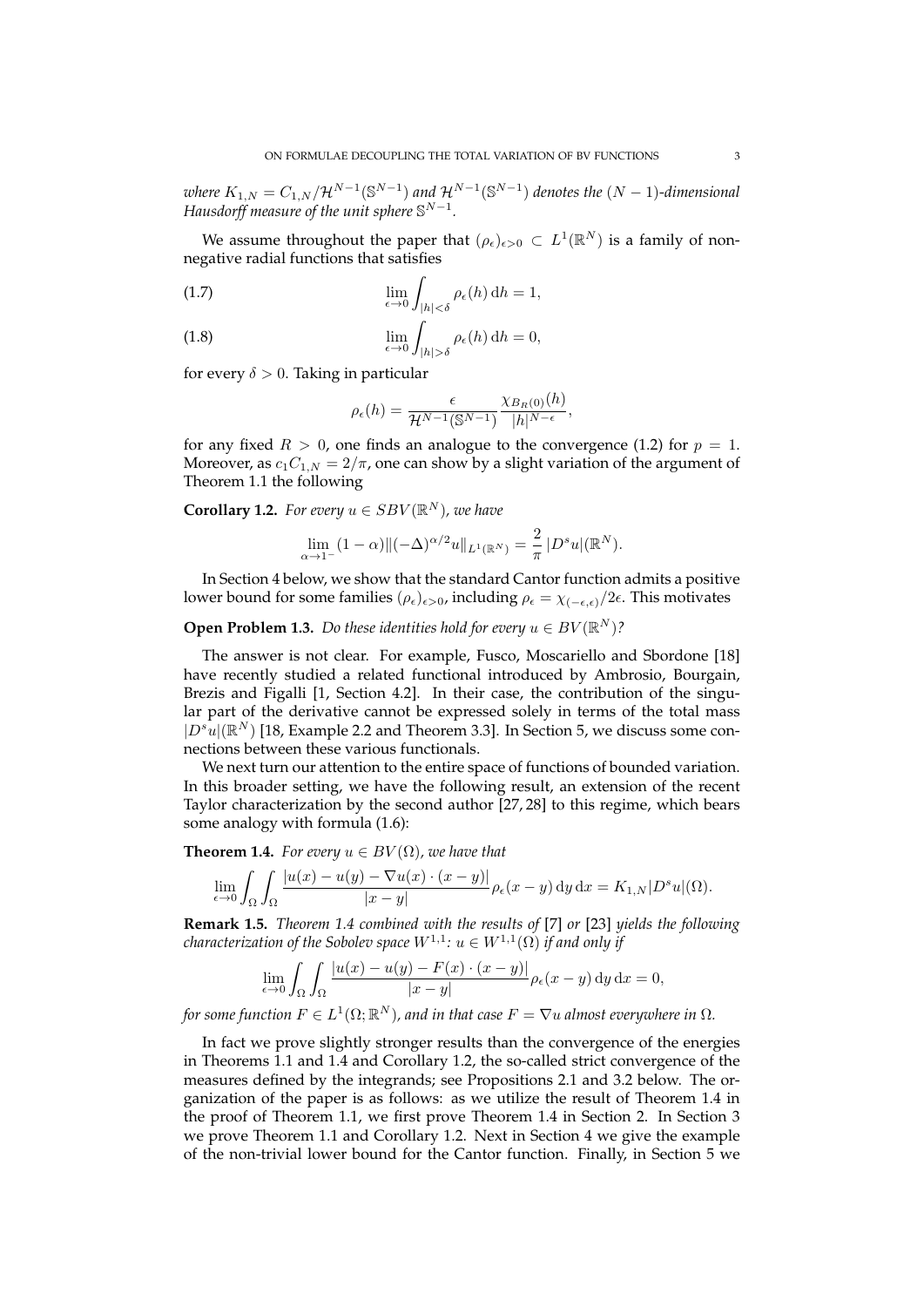discuss some of the connections between the functionals we consider and those of Bourgain, Brezis and Mironescu [7], Ambrosio, Bourgain, Brezis and Figalli [1] and Fusco, Moscariello and Sbordone [18].

# 2. PROOF OF THEOREM 1.4

Given  $u \in BV(\mathbb{R}^N)$ , define the function  $R^1_\epsilon u:\mathbb{R}^N \to \mathbb{R}$  by

$$
R_{\epsilon}^{1}u(x) = \int_{\mathbb{R}^{N}} \frac{|u(x+h) - u(x) - \nabla u(x) \cdot h|}{|h|} \rho_{\epsilon}(h) dh.
$$

We are interested in the convergence of  $\|R_\epsilon^1 u\|_{L^1(\mathbb{R}^N)}$  as  $\epsilon$  tends to zero. Observe that if  $u \in C_c^{\infty}(\mathbb{R}^N)$ , then

$$
R^1_{\epsilon}u \to 0 \quad \text{in } L^1(\mathbb{R}^N).
$$

This property still holds if  $u \in C^{\infty}(\mathbb{R}^N)$  and  $\nabla u \in L^1(\mathbb{R}^N;\mathbb{R}^N)$ .

**Proposition 2.1.** Let  $u \in BV(\mathbb{R}^N)$ . For every bounded continuous function  $\varphi : \mathbb{R}^N \to$ R*, we have*

$$
\lim_{\epsilon \to 0} \int_{\mathbb{R}^N} R_{\epsilon}^1 u \,\varphi = K_{1,N} \int_{\mathbb{R}^N} \varphi \,d|D^s u|.
$$

We first prove a couple of lemmas. Given  $u \in BV(\mathbb{R}^N)$  and a family of mollifiers  $(\psi_{\delta})_{\delta>0}$  in  $C_c^{\infty}(\mathbb{R}^N)$ , we use the notation  $u_{\delta} = u * \psi_{\delta}$ ,  $(\nabla u)_{\delta} = \nabla u * \psi_{\delta}$ , ...

**Lemma 2.2.** For every  $u \in BV(\mathbb{R}^N)$ , we have

$$
K_{1,N}|D^su|(\mathbb{R}^N) \le \liminf_{\epsilon \to 0} ||R^1_{\epsilon}u||_{L^1(\mathbb{R}^N)}.
$$

*Proof.* By comparison of integrals and Fubini's theorem, for every  $x \in \mathbb{R}^N$  we have

$$
\int_{\mathbb{R}^N} \frac{|u_\delta(x+h)-u_\delta(x)-(\nabla u)_\delta(x)\cdot h|}{|h|}\rho_\epsilon(h)\,dh\leq (R_\epsilon^1 u*\psi_\delta)(x)=(R_\epsilon^1 u)_\delta(x).
$$

Integration with respect to  $x$  yields

$$
\int_{\mathbb{R}^N} \int_{\mathbb{R}^N} \frac{|u_\delta(x+h) - u_\delta(x) - (\nabla u)_\delta(x) \cdot h|}{|h|} \rho_\epsilon(h) \, dh \, dx \le \int_{\mathbb{R}^N} (R_\epsilon^1 u)_\delta(x) \, dx = \|R_\epsilon^1 u\|_{L^1(\mathbb{R}^N)}.
$$

On the other hand, since

$$
K_{1,N}|(D^su)_\delta(x)| = \int_{\mathbb{R}^N} |(D^su)_\delta(x) \cdot \frac{h}{|h|} |\rho_\epsilon(h) dh
$$

and

$$
(\nabla u)_{\delta} + (D^s u)_{\delta} = \nabla (u_{\delta}),
$$

by the triangle inequality we have

$$
\left| \int_{\mathbb{R}^N} \frac{|u_\delta(x+h) - u_\delta(x) - (\nabla u)_\delta(x) \cdot h|}{|h|} \rho_\epsilon(h) \, dh - K_{1,N} |(D^s u)_\delta(x)| \right| \le R_\epsilon^1(u_\delta)(x).
$$

Hence,

$$
K_{1,N} \int_{\mathbb{R}^N} |(D^s u)_\delta(x)| dx \leq \int_{\mathbb{R}^N} R_\epsilon^1(u_\delta)(x) dx + \int_{\mathbb{R}^N} \int_{\mathbb{R}^N} \frac{|u_\delta(x+h) - u_\delta(x) - (\nabla u)_\delta(x) \cdot h|}{|h|} \rho_\epsilon(h) dh dx
$$
  

$$
\leq \|R_\epsilon^1(u_\delta)\|_{L^1(\mathbb{R}^N)} + \|R_\epsilon^1 u\|_{L^1(\mathbb{R}^N)}.
$$

Since  $u_\delta\in C^\infty(\mathbb{R}^N)$  and  $\nabla(u_\delta)\in L^1(\mathbb{R}^N;\mathbb{R}^N)$  for every  $\delta>0$ , the first term in the right-hand side converges to zero as  $\epsilon$  tends to zero, and we get

$$
K_{1,N}\int_{\mathbb{R}^N}|(D^su)_\delta(x)|\,\mathrm{d} x\leq \liminf_{\epsilon\to 0}\|R^1_\epsilon u\|_{L^1(\mathbb{R}^N)}.
$$

Letting  $\delta$  tend to zero, the conclusion follows from the lower semicontinuity of the  $\Box$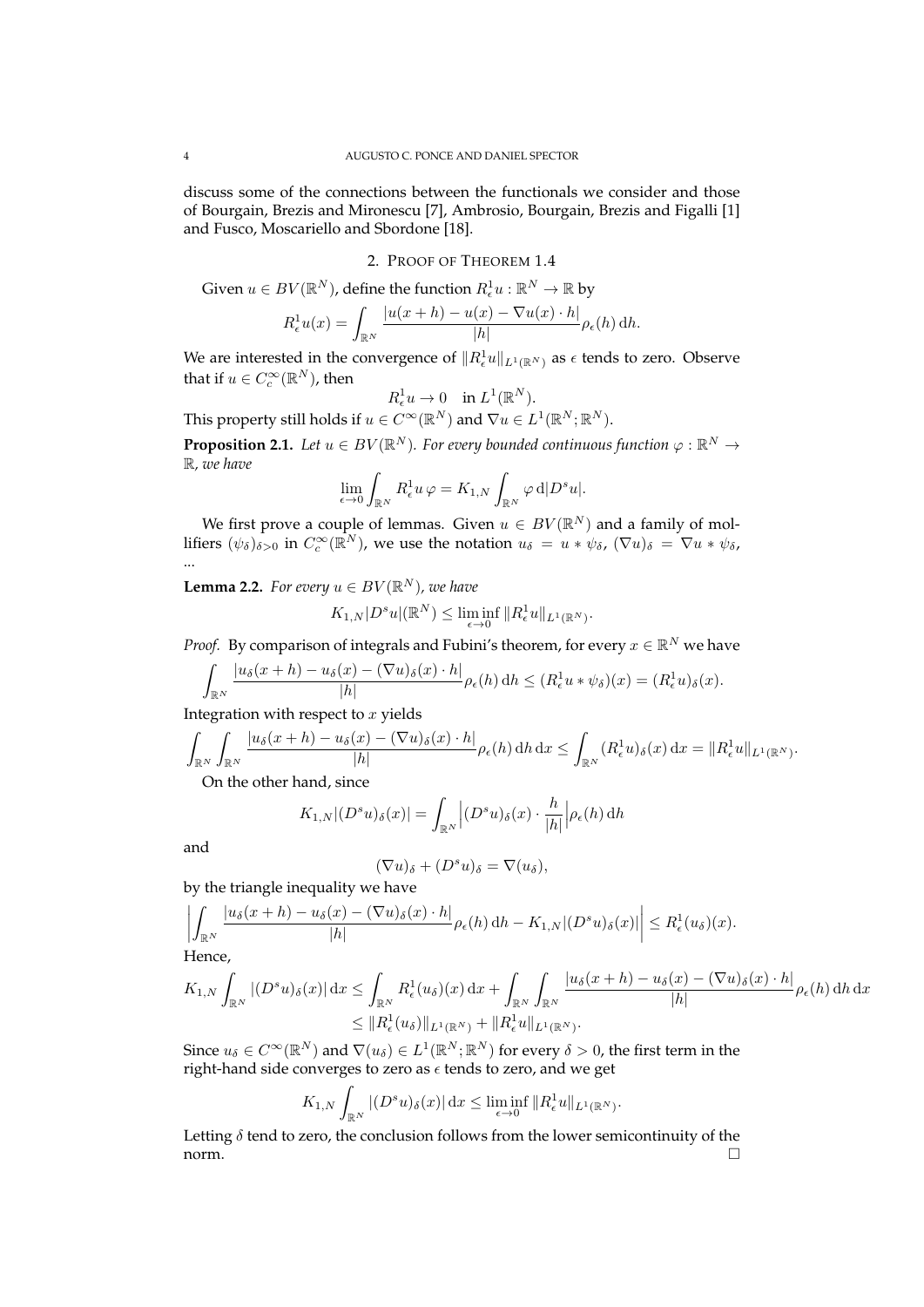**Lemma 2.3.** Let  $u \in BV(\mathbb{R}^N)$ . For every non-negative bounded continuous function  $\varphi:\mathbb{R}^N\rightarrow\mathbb{R}$ , we have

$$
\limsup_{\epsilon \to 0} \int_{\mathbb{R}^N} R_{\epsilon}^1 u \,\varphi \le K_{1,N} \int_{\mathbb{R}^N} \varphi \,d|D^s u|.
$$

*Proof.* We prove that

$$
(2.1) \quad \int_{\mathbb{R}^N} R_{\epsilon}^1 u \varphi \le K_{1,N} \int_{\mathbb{R}^N} \varphi \,d|D^s u| + \int_0^1 \int_{\mathbb{R}^N} \left( \int_{\mathbb{R}^N} |\varphi(x+th) - \varphi(x)| \rho_{\epsilon}(h) \,dh \right) d|D^s u|(x) \,dt + ||\varphi||_{L^{\infty}(\mathbb{R}^N)} \int_0^1 \int_{\mathbb{R}^N} \left( \int_{\mathbb{R}^N} |\nabla u(x+th) - \nabla u(x)| \,dx \right) \rho_{\epsilon}(h) \,dh \,dt.
$$

Since  $\varphi$  is bounded and continuous and  $\nabla u \in L^1(\mathbb{R}^N;\mathbb{R}^N)$ , the second and third terms converge to zero as  $\epsilon$  tends to zero. It thus suffices to establish this estimate. For this purpose, we proceed by approximation using the functions  $u_{\delta}$ . By the Fundamental Theorem of Calculus and the triangle inequality, we have that

$$
|u_{\delta}(x+h)-u_{\delta}(x)-(\nabla u)_{\delta}(x)\cdot h|\leq \int_{0}^{1}|(D^{s}u)_{\delta}(x+th)\cdot h|\,dt+\int_{0}^{1}|(\nabla u)_{\delta}(x+th)-(\nabla u)_{\delta}(x)|\cdot|h|\,dt.
$$

By the triangle inequality and the change of variables  $z = x + th$ , we also have that

$$
\int_{\mathbb{R}^N} |(D^s u)_\delta(x+th) \cdot h | \varphi(x) dx
$$
\n
$$
\leq \int_{\mathbb{R}^N} |(D^s u)_\delta(x+th) \cdot h | \varphi(x+th) dx + \int_{\mathbb{R}^N} |(D^s u)_\delta(x+th) \cdot h | \cdot |\varphi(x+th) - \varphi(x)| dx
$$
\n
$$
= \int_{\mathbb{R}^N} |(D^s u)_\delta(z) \cdot h | \varphi(z) dz + |h| \int_{\mathbb{R}^N} |(D^s u)_\delta(z)| \cdot |\varphi(z) - \varphi(z-th)| dz.
$$

By Fubini's theorem, we deduce that

$$
\int_{\mathbb{R}^N} \int_{\mathbb{R}^N} \left( \int_0^1 \left| (D^s u)_\delta(x+th) \cdot \frac{h}{|h|} \right| dt \right) \rho_\epsilon(h) dh \, \varphi(x) dx
$$
\n
$$
\leq K_{1,N} \int_{\mathbb{R}^N} |(D^s u)_\delta(z)| \varphi(z) dz + \int_0^1 \int_{\mathbb{R}^N} \left( \int_{\mathbb{R}^N} |\varphi(z) - \varphi(z-th)| \rho_\epsilon(h) dh \right) |(D^s u)_\delta(z)| dz dt.
$$

In the second term we can replace the variable  $h$  by  $-h$  and switch the letter z to x. Hence,

$$
\int_{\mathbb{R}^N} \left( \int_{\mathbb{R}^N} \frac{|u_{\delta}(x+h) - u_{\delta}(x) - (\nabla u)_{\delta}(x) \cdot h|}{|h|} \rho_{\epsilon}(h) dh \right) \varphi(x) dx
$$
\n
$$
\leq K_{1,N} \int_{\mathbb{R}^N} |(D^s u)_{\delta}(x)| \varphi(x) dx
$$
\n
$$
+ \int_0^1 \int_{\mathbb{R}^N} \left( \int_{\mathbb{R}^N} |\varphi(x+th) - \varphi(x)| \rho_{\epsilon}(h) dh \right) |(D^s u)_{\delta}(x)| dx dt
$$
\n
$$
+ ||\varphi||_{L^{\infty}(\mathbb{R}^N)} \int_0^1 \int_{\mathbb{R}^N} \left( \int_{\mathbb{R}^N} |(\nabla u)_{\delta}(x+th) - (\nabla u)_{\delta}(x)| dx \right) \rho_{\epsilon}(h) dh dt.
$$
\n
$$
= \sum_{k=1}^N \int_{\mathbb{R}^N} \left( \int_{\mathbb{R}^N} |(\nabla u)_{\delta}(x+th) - (\nabla u)_{\delta}(x)| dx \right) \rho_{\epsilon}(h) dh dt.
$$

Since  $|(D^s u)_\delta| \leq |D^s u| * \psi_\delta$ , letting  $\delta$  tend to zero we deduce (2.1).

*Proof of Proposition 2.1.* We may assume that  $\varphi$  is non-negative. Since  $\varphi$  is bounded, there exists  $M \geq 0$  such that  $\varphi \leq M$  in  $\mathbb{R}^N$ . We now write

$$
\int_{\mathbb{R}^N} R_{\epsilon}^1 u \, \varphi = M \int_{\mathbb{R}^N} R_{\epsilon}^1 u - \int_{\mathbb{R}^N} R_{\epsilon}^1 u \, (M - \varphi).
$$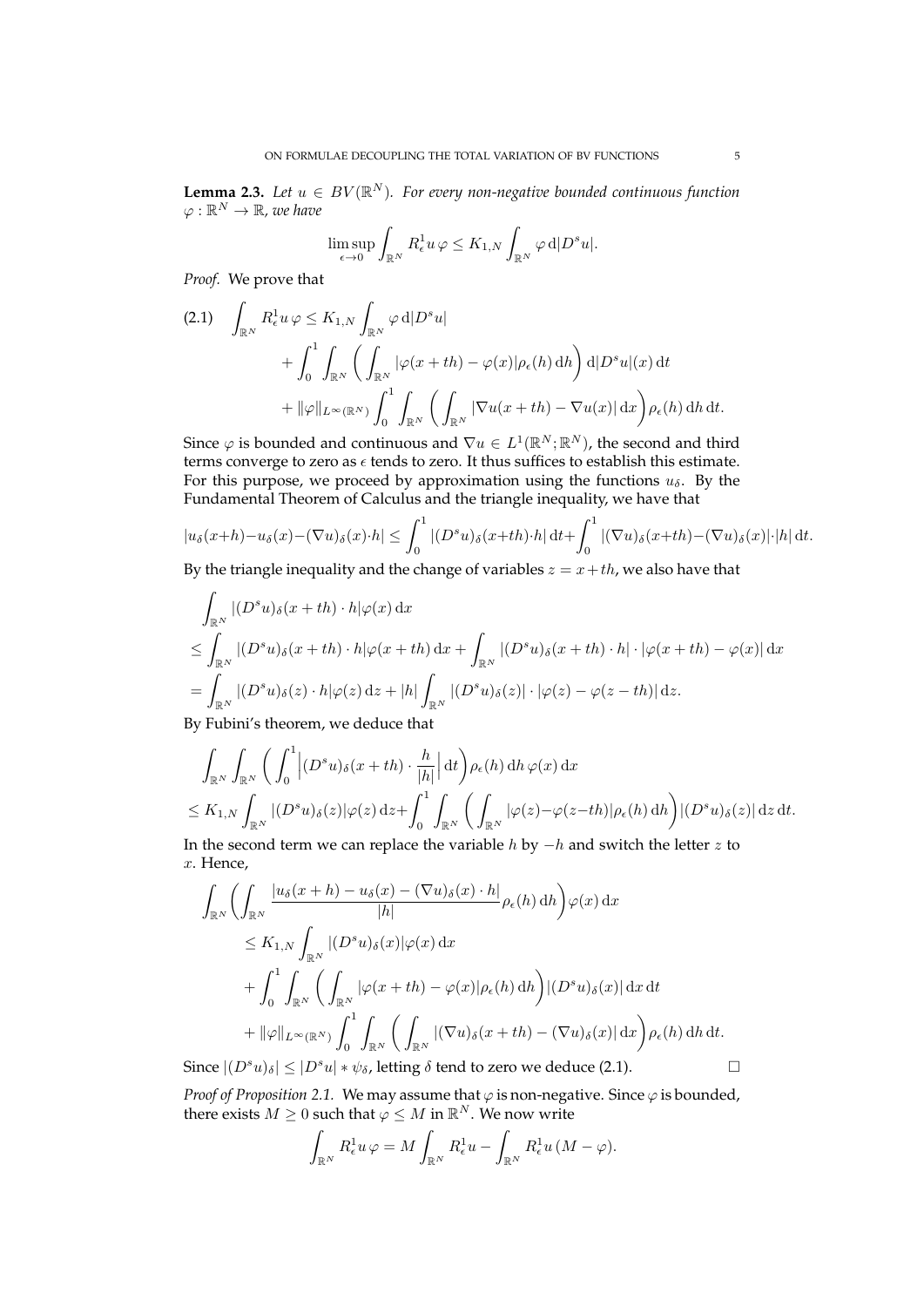By Lemmas 2.2 and 2.3, we get

$$
\liminf_{\epsilon \to 0} \int_{\mathbb{R}^N} R_{\epsilon}^1 u \varphi \geq MK_{1,N} |D^s u| (\mathbb{R}^N) - K_{1,N} \int_{\mathbb{R}^N} (M - \varphi) d|D^s u| = K_{1,N} \int_{\mathbb{R}^N} \varphi d|D^s u|.
$$

Since the reverse inequality holds for the limsup, the conclusion follows.  $\Box$ 

**Corollary 2.4.** Let  $u \in BV(\mathbb{R}^N)$ . For every open set  $W \subset \mathbb{R}^N$ , we have

$$
K_{1,N}|D^su|(W) \le \liminf_{\epsilon \to 0} \int_W R_{\epsilon}^1 u \le \limsup_{\epsilon \to 0} \int_W R_{\epsilon}^1 u \le K_{1,N}|D^su|(\overline{W}).
$$

*Proof.* We prove the last inequality; the first one can be proved along the same idea using Proposition 2.1 instead of Lemma 2.3. For this purpose, take a sequence of continuous functions  $(\varphi_n)_{n\in\mathbb{N}}$  such that  $0 \leq \varphi_n \leq 1$  in  $\mathbb{R}^N$ ,  $\varphi_n = 1$  on  $\overline{W}$  and converging pointwisely to  $0$  in  $\mathbb{R}^N \setminus \overline{W}.$  For every  $\epsilon > 0$  and  $n \in \mathbb{N}$ , we have

$$
\int_W R_{\epsilon}^1 u \leq \int_{\mathbb{R}^N} R_{\epsilon}^1 u \, \varphi_n.
$$

Letting  $\epsilon$  tend to zero, by Lemma 2.3 we have that

$$
\limsup_{\epsilon \to 0} \int_W R_{\epsilon}^1 u \le K_{1,N} \int_{\mathbb{R}^N} \varphi_n \,d|D^s u|.
$$

The conclusion follows from the Dominated Convergence Theorem as  $n$  tends to infinity.  $\qquad \qquad \Box$ 

*Proof of Theorem 1.4.* The case  $\Omega = \mathbb{R}^N$  follows from Proposition 2.1 applied to the test function  $\varphi = 1$ . We may thus assume that  $\Omega$  is an open, bounded and smooth subset of  $\mathbb{R}^N$ . Given  $u \in BV(\Omega)$ , we may extend  $u$  as a function in  $\mathbb{R}^N$ , still denoted by u, such that  $u \in BV(\mathbb{R}^N)$  and  $|D^s u|(\partial \Omega) = 0$  [3, Proposition 3.21]. We now consider a function  $f_\epsilon: \mathbb{R}^N \times \mathbb{R}^N \to \mathbb{R}$  such that, for every  $x \neq y$ ,

$$
f_{\epsilon}(x,y) = \frac{|u(x) - u(y) - \nabla u(x) \cdot (x - y)|}{|x - y|} \rho_{\epsilon}(x - y).
$$

By an affine change of variables, we have

$$
R_{\epsilon}^{1}u(x) = \int_{\mathbb{R}^{N}} f_{\epsilon}(x, y) dy.
$$

Since  $|D^s u|(\partial \Omega) = 0$ , it thus follows from Corollary 2.4 that

$$
\limsup_{\epsilon \to 0} \int_{\Omega} \int_{\Omega} f_{\epsilon} \le \lim_{\epsilon \to 0} \int_{\Omega} \int_{\mathbb{R}^N} f_{\epsilon} = K_{1,N} |D^s u|(\Omega).
$$

To obtain the reverse inequality for the liminf, take an open set  $V \supseteq \Omega$ . We estimate

(2.2) 
$$
\int_{\Omega} \int_{\mathbb{R}^N} f_{\epsilon} = \int_{\Omega} \int_{\Omega} f_{\epsilon} + \int_{\Omega} \int_{V \setminus \Omega} f_{\epsilon} + \int_{\Omega} \int_{\mathbb{R}^N \setminus V} f_{\epsilon} \leq \int_{\Omega} \int_{\Omega} f_{\epsilon} + \int_{V \setminus \overline{\Omega}} \int_{\mathbb{R}^N} f_{\epsilon} + \int_{\Omega} \int_{\mathbb{R}^N \setminus V} f_{\epsilon}.
$$

Taking  $r > 0$  such that  $d(\mathbb{R}^N \setminus V, \Omega) > r$ , we have

$$
\int_{\Omega}\int_{\mathbb{R}^N\setminus V}f_{\epsilon}\leq \left(\frac{2}{r}\|u\|_{L^1(\mathbb{R}^N)}+\|\nabla u\|_{L^1(\mathbb{R}^N)}\right)\int_{\mathbb{R}^N\setminus B_r(0)}\rho_{\epsilon}.
$$

Thus, as  $\epsilon$  tends to zero in estimate (2.2), by Corollary 2.4 we get

$$
K_{1,N}|D^su|(\Omega) \leq \liminf_{\epsilon \to 0} \int_{\Omega} \int_{\Omega} f_{\epsilon} + K_{1,N}|D^su|(V \setminus \overline{\Omega}).
$$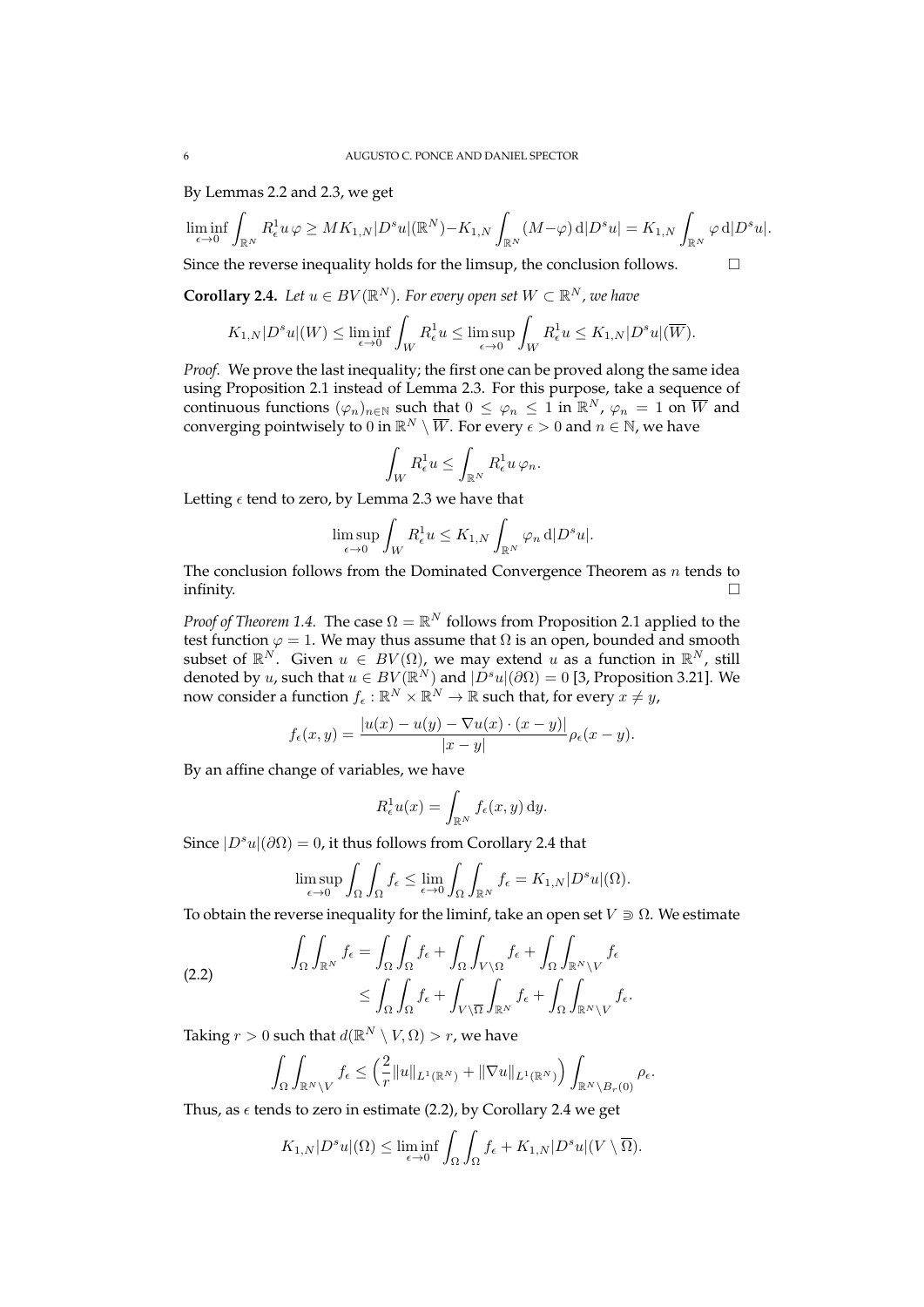Minimizing the right-hand side with respect to  $V$ , it follows from the Monotone Set Lemma that

$$
K_{1,N}|D^su|(\Omega) \le \liminf_{\epsilon \to 0} \int_{\Omega} \int_{\Omega} f_{\epsilon}.
$$

3. PROOFS OF THEOREM 1.1 AND COROLLARY 1.2

Given  $u \in BV(\mathbb{R}^N)$ , define the function  $S_\epsilon u : \mathbb{R}^N \to \mathbb{R}$  by

(3.1) 
$$
S_{\epsilon}u(x) = \left| \int_{\mathbb{R}^N} \frac{u(x+h) - u(x)}{|h|} \rho_{\epsilon}(h) dh \right|.
$$

Using a regularization argument and the Fundamental Theorem of Calculus (as in the proof of Lemma 2.1 in [23], for example), one can show that

$$
(3.2) \qquad ||S_{\epsilon}u||_{L^{1}(\mathbb{R}^{N})} \leq \int_{\mathbb{R}^{N}} \int_{\mathbb{R}^{N}} \frac{|u(x+h)-u(x)|}{|h|} \rho_{\epsilon}(h) \, \mathrm{d}h \, \mathrm{d}x \leq |Du|(\mathbb{R}^{N}),
$$

so that  $S_{\epsilon}u$  is well-defined and uniformly bounded in  $L^1(\mathbb{R}^N)$  with respect to  $\epsilon$ . Moreover, as  $\rho_\epsilon$  is even, the function  $h \mapsto \frac{h}{|h|} \rho_\epsilon(h)$  is odd, and so we additionally have the pointwise estimate

$$
(3.3) \t\t 0 \le S_{\epsilon} u \le R_{\epsilon}^1 u.
$$

Let us recall that, for any  $u \in BV(\Omega)$ , the singular part  $D^s u$  of the distributional derivative satisfies the property that, for every measurable subset  $E \subset \mathbb{R}^N$  such that  $\mathcal{H}^{N-1}(E)=0$ , one has  $\overline{|D^su|(E)}=0.$  We thus have a Lebesgue decomposition of the measure  $D^s u$  of the form

$$
D^s u = D^j u + D^c u,
$$

where the jump part  $D^{j}u$  is carried by a measurable set which is  $\sigma$ -finite with respect to the Hausdorff measure  $\mathcal{H}^{N-1}$ , and  $D^cu$  is the Cantor part. We say that u belongs to the class of functions of special bounded variation  $SBV(\Omega)$  when  $D^cu=0.$ 

This jump–Cantor terminology comes from the fact that, by the Federer-Vol'pert decomposition of  $D<sup>j</sup>u$  [3, Theorem 3.78], there exists an  $(N - 1)$ -dimensional rectifiable set  $J_u$  such that there exists a triple  $(u^+, u^-, \nu_u) \in \mathbb{R} \times \mathbb{R} \times \mathbb{S}^{N-1}$  of Borel functions defined on  $J_u$  which satisfies

(3.4) 
$$
D^{j}u = (u^{+} - u^{-}) \otimes \nu_{u} \mathcal{H}^{N-1} \big|_{J_{u}}.
$$

In dimension one,  $D^{j}u$  is a countable combination of Dirac masses, each one indicating a jump discontinuity of the function. The distributional derivative of the Cantor function contains only the Cantor part, and is supported on the standard Cantor set.

In what follows, we need some additional properties on the jump set  $J_u$ . Since  $J_u$  is rectifiable, it is contained in a countable union of graphs of Lipschitz functions, and for  $\mathcal{H}^{N-1}$ -almost every  $x_0 \in J_u$ , the following properties hold:

(*i*) [21, Theorem 10.2] there exists an approximate tangent plane  $T_{x_0}(J_u)$  at  $x_0$ and

$$
\lim_{r \to 0} \frac{\mathcal{H}^{N-1}(J_u \cap B_r(x_0))}{\omega_{N-1}r^{N-1}} = 1,
$$

and [3, Theorem 3.78]  $\nu_u(x_0)$  is orthogonal to  $T_{x_0}(J_u)$ ;

 $(ii)$  [21, Corollary 6.5 and Proposition 10.5] up to a rotation, there exists a Lipschitz function  $\gamma : \mathbb{R}^{N-1} \to \mathbb{R}$  such that  $x_0$  is contained in the graph  $\text{gr}\gamma$ , the approximate tangent planes  $T_{x_0}(\text{gr\,}\gamma)$  and  $T_{x_0}(J_u)$  exist and coincide,

$$
\lim_{r \to 0} \frac{\mathcal{H}^{N-1}(\text{gr }\gamma \cap B_r(x_0))}{\omega_{N-1}r^{N-1}} = 1,
$$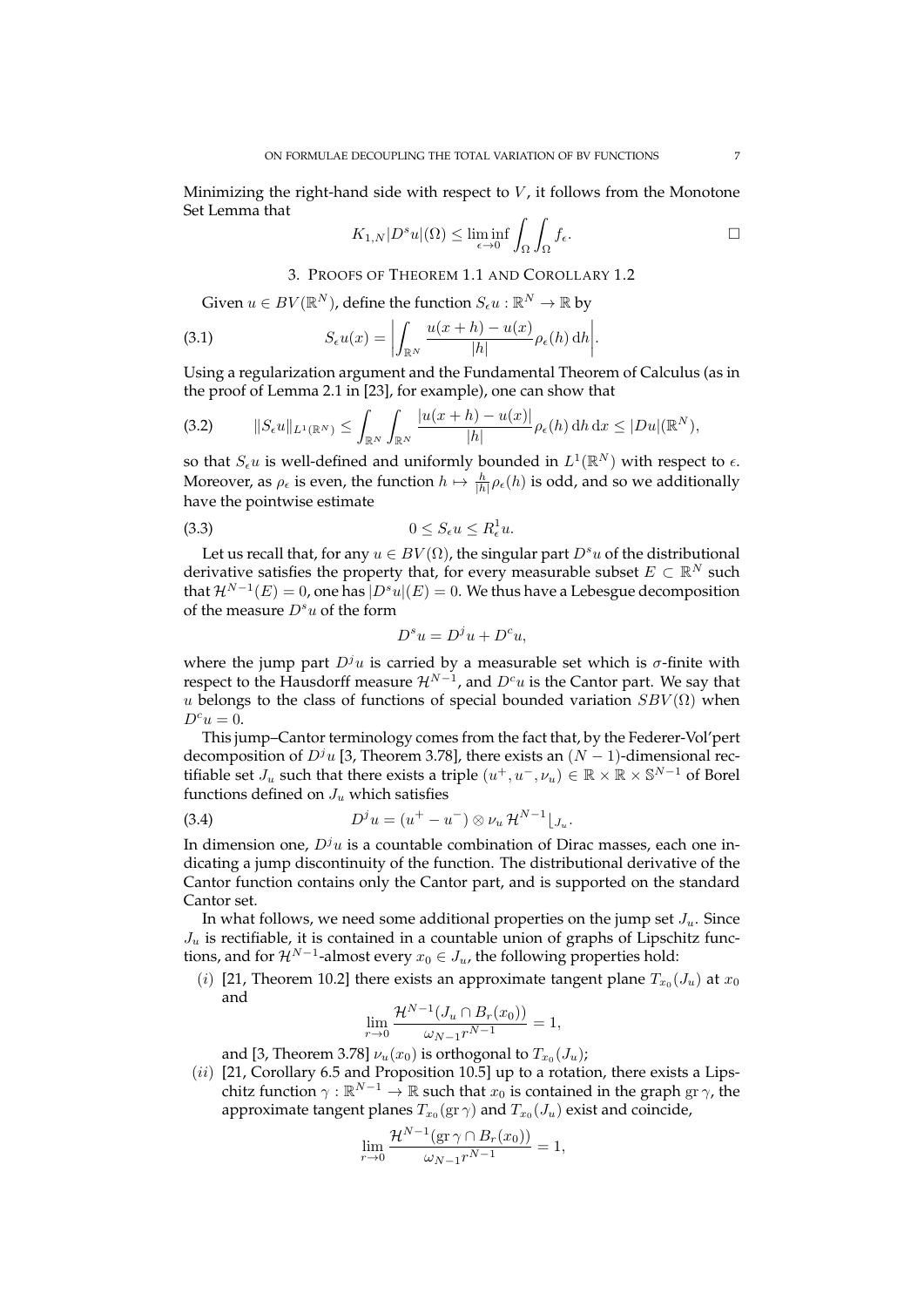and

$$
\lim_{r \to 0} \frac{\mathcal{H}^{N-1}((\text{gr }\gamma \triangle J_u) \cap B_r(x_0))}{r^{N-1}} = 0,
$$

where  $A \triangle B = (A \setminus B) \cup (B \setminus A)$  denotes the symmetric difference between the sets  $A$  and  $B$ ;

(*iii*) [21, Theorem 5.16]  $x_0$  is a Lebesgue point of  $u^+$  and  $u^-$  with respect to the measure  $\mathcal{H}^{N-1}|_{J_u}$ , and the precise representatives are  $u^+(x_0)$  and  $u^-(x_0)$ , respectively.

Given  $\kappa > 0$ , denote by  $T_{\kappa} : \mathbb{R} \to \mathbb{R}$  the truncation function at levels  $\pm \kappa$ :

$$
T_{\kappa}(s) = \begin{cases} \kappa & \text{if } s > \kappa, \\ s & \text{if } -\kappa \le s \le \kappa, \\ -\kappa & \text{if } s < -\kappa. \end{cases}
$$

For every  $u \in BV(\mathbb{R}^N)$ , by Lipschitz continuity of  $T_\kappa$  one deduces using a smooth approximation of u that  $T_{\kappa}(u) \in BV(\mathbb{R}^N)$  and  $|D(T_{\kappa}(u))|(\mathbb{R}^N) \leq |Du|(\mathbb{R}^N)$ . It follows from the Federer-Vol'pert chain rule formula for BV functions [2, Corollary 3.1; 3, Theorem 3.96] that  $J_{T_{\kappa}(u)} \subset J_u$  and

(3.5) 
$$
D^{j}(T_{\kappa}(u)) = (T_{\kappa}(u^{+}) - T_{\kappa}(u^{-})) \otimes \nu_{u} \mathcal{H}^{N-1} \lfloor J_{u}.
$$

From the Dominated Convergence Theorem, we then have that

(3.6) 
$$
\lim_{k \to \infty} |D^{j}(T_{\kappa}(u)) - D^{j}u|(\mathbb{R}^{N}) = 0.
$$

We now have the ingredients to establish

**Lemma 3.1.** Let  $u \in BV(\mathbb{R}^N)$ . For every non-negative continuous function with com- $\textit{pack support} \varphi: \mathbb{R}^N \rightarrow \mathbb{R}$ *, we have* 

$$
K_{1,N}\int_{\mathbb{R}^N}\varphi\,d|D^ju|\leq \liminf_{\epsilon\to 0}\int_{\mathbb{R}^N}S_\epsilon u\,\varphi.
$$

*Proof.* Since  $u \in BV(\mathbb{R}^N)$ , the inequality (3.2) implies that the family  $(S_{\epsilon}u)_{\epsilon>0}$  is bounded in  $(C_0(\mathbb{R}^N))'$ , where  $C_0(\mathbb{R}^N)$  denotes the Banach space of continuous real functions in  $\mathbb{R}^N$  that converge uniformly to zero at infinity. Given  $\varphi$ , take a sequence  $(\epsilon_n)_{n\in\mathbb{N}}$  converging to zero such that

$$
\lim_{n\to\infty}\int_{\mathbb{R}^N}S_{\epsilon_n}u\,\varphi=\liminf_{\epsilon\to 0}\int_{\mathbb{R}^N}S_{\epsilon}u\,\varphi
$$

and  $S_{\epsilon_n}u \stackrel{*}{\rightharpoonup} \lambda$  for some finite Borel measure  $\lambda$  in  $\mathbb{R}^N$ . The existence of  $\lambda$  follows from the Riesz Representation Theorem [21, Theorem 4.7].

We prove that  $\lambda \geq K_{1,N} |D^j u|$ . Given  $x_0 \in J_u$  that satisfies Assertions  $(i)$ – $(iii)$ and is contained in the graph gr  $\gamma$  of a Lipschitz function as above, we partition the space  $\mathbb{R}^N$  in two parts:

$$
\mathbb{R}^N_+ = \{(x, t) \in \mathbb{R}^{N-1} \times \mathbb{R} : t > \gamma(x)\} \text{ and } \mathbb{R}^N_- = \{(x, t) \in \mathbb{R}^{N-1} \times \mathbb{R} : t < \gamma(x)\}.
$$
  
Let  $g : \mathbb{R}^N \to \mathbb{R}$  be the function defined by

$$
g(x) = \begin{cases} u^+(x_0) & \text{if } x \in \mathbb{R}^N_+, \\ u^-(x_0) & \text{if } x \in \mathbb{R}^N_-\end{cases}
$$

We have that  $g\in BV_{\operatorname{loc}}(\mathbb{R}^N)$  and

$$
Dg = (u^+(x_0) - u^-(x_0)) \otimes \nu_\gamma \mathcal{H}^{N-1}|_{\text{gr}\,\gamma},
$$

where  $\nu_{\gamma}$  is the unit normal vector with respect to the graph of  $\gamma$ . Even though g does not belong to  $BV(\mathbb{R}^N)$ , nor to  $L^1(\mathbb{R}^N)$ , we may define  $S_{\epsilon}g$  and  $S_{\epsilon}(u-g)$  as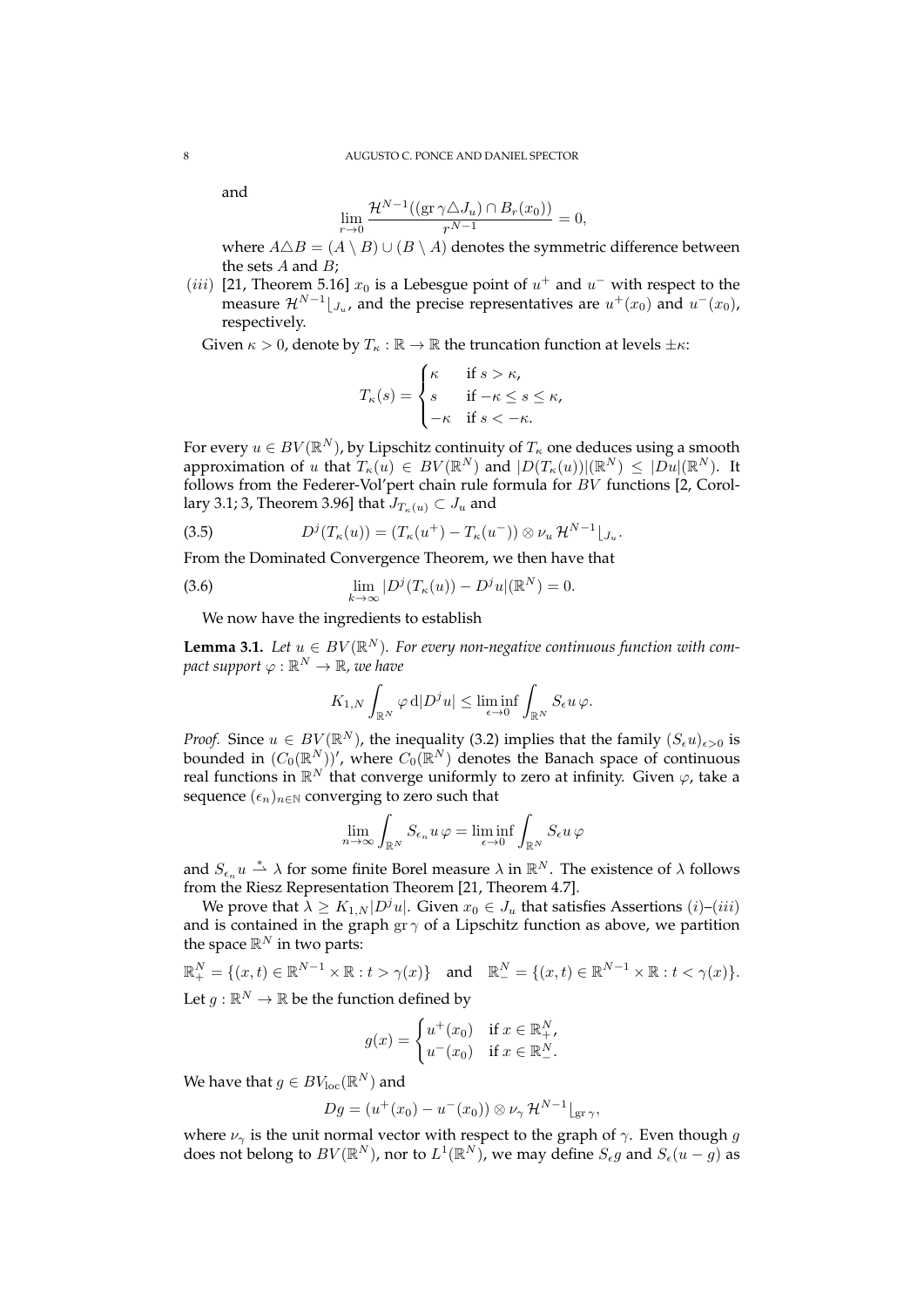in the formula (3.1) and they both belong to  $L^1_{\rm loc}({\mathbb R}^{N}).$  To see this, let  $B_R(0)$  be the ball centered at zero with radius  $R > 0$ . Then one has the estimate

$$
\int_{B_R(0)} |S_{\epsilon}g(x)| dx \le \int_{B_R(0)} \int_{B_1(0)} \frac{|g(x+h) - g(x)|}{|h|} \rho_{\epsilon}(h) dh dx \n+ \int_{B_R(0)} \int_{\mathbb{R}^N \backslash B_1(0)} 2||g||_{L^{\infty}(\mathbb{R}^N)} \rho_{\epsilon}(h) dh dx \n\le |Dg|(B_{R+1}(0)) + 2\omega_N R^N ||g||_{L^{\infty}(\mathbb{R}^N)}.
$$

Thus, as  $S_{\epsilon}u, S_{\epsilon}g \in L_{\text{loc}}^1(\mathbb{R}^N)$  so also does  $S_{\epsilon}(u-g)$ .

By the triangle inequality, we have

$$
(3.7) \tS_{\epsilon}u \geq S_{\epsilon}g - S_{\epsilon}(u - g).
$$

Applying the pointwise estimate (3.3) and Lemma 2.3 to  $u - g$ , we have that

(3.8) 
$$
\limsup_{\epsilon \to 0} \int_{\mathbb{R}^N} S_{\epsilon}(u - g) \varphi \leq \int_{\mathbb{R}^N} \varphi \,d|D^s(u - g)|.
$$

Moreover, since the image of  $g$  has only two elements, by a straightforward computation in the spirit of (1.5) we have the identity

$$
\int_{\mathbb{R}^N} S_{\epsilon} g \, \varphi = \int_{\mathbb{R}^N} \int_{\mathbb{R}^N} \frac{|g(x) - g(y)|}{|x - y|} \rho_{\epsilon}(x - y) \varphi(x) \, \mathrm{d}y \, \mathrm{d}x.
$$

Hence, by the local version of Dávila's result [14, Lemma 2] we get

(3.9) 
$$
\lim_{\epsilon \to 0} \int_{\mathbb{R}^N} S_{\epsilon} g \varphi = K_{1,N} \int_{\mathbb{R}^N} \varphi \,d|Dg|.
$$

Recalling that  $S_{\epsilon_n}u\overset{*}{\rightharpoonup}\lambda$  and combining equations (3.7)–(3.9), we deduce that

$$
\int_{\mathbb{R}^N} \varphi \, d\lambda \ge K_{1,N} \int_{\mathbb{R}^N} \varphi \, d|Dg| - K_{1,N} \int_{\mathbb{R}^N} \varphi \, d|D^s(u-g)|.
$$

Hence, on every compact subset of  $\mathbb{R}^N$ , we have

$$
\lambda \ge K_{1,N}|Dg| - K_{1,N}|D^s(u - g)|,
$$

and then, by inner regularity of finite Borel measures, this inequality holds on every Borel subset of  $\mathbb{R}^N$ .

Denote by  $\lambda^j$  the measure  $\lambda|_{J_u}$ . Then restricting the previous inequality to  $J_u$ and using the Federer-Vol'pert decomposition formula (3.4), we have the following relation between measures:

$$
\frac{1}{K_{1,N}}\lambda^{j} \ge |D^{j}g| - |D^{j}(u - g)|
$$
\n
$$
= |u^{+}(x_{0}) - u^{-}(x_{0})|\mathcal{H}^{N-1}|_{\mathcal{B}^{\Gamma}}\gamma
$$
\n
$$
- |(u^{+} - u^{+}(x_{0})) - (u^{-} - u^{-}(x_{0}))|\mathcal{H}^{N-1}|_{\mathcal{B}^{\Gamma}}\gamma \cap J_{u}
$$
\n
$$
- |D^{j}u||_{J_{u}\setminus\mathcal{B}^{\Gamma}}\gamma^{-}|u^{+}(x_{0}) - u^{-}(x_{0})|\mathcal{H}^{N-1}|_{\mathcal{B}^{\Gamma}}\gamma \setminus J_{u}.
$$

For any given  $\kappa > 0$ , by the triangle inequality and the structure of the measure  $D^{j}T_{\kappa}(u)$  given by the chain rule (3.5), we have

$$
|D^j u|\big|_{J_u\setminus\mathrm{gr}\,\gamma} \leq |D^j(T_\kappa(u))|\big|_{J_u\setminus\mathrm{gr}\,\gamma} + |D^j(T_\kappa(u)) - D^j u|\big|_{J_u\setminus\mathrm{gr}\,\gamma}
$$
  

$$
\leq 2\kappa \mathcal{H}^{N-1}\big|_{J_u\setminus\mathrm{gr}\,\gamma} + |D^j(T_\kappa(u)) - D^j u|\big|_{J_u}.
$$

The last measure in the right-hand side does not depend on  $x_0$ . Denoting

$$
\mu_{\kappa} = \frac{1}{K_{1,N}} \lambda^{j} + |D^{j}(T_{\kappa}(u)) - D^{j}u||_{J_{u}},
$$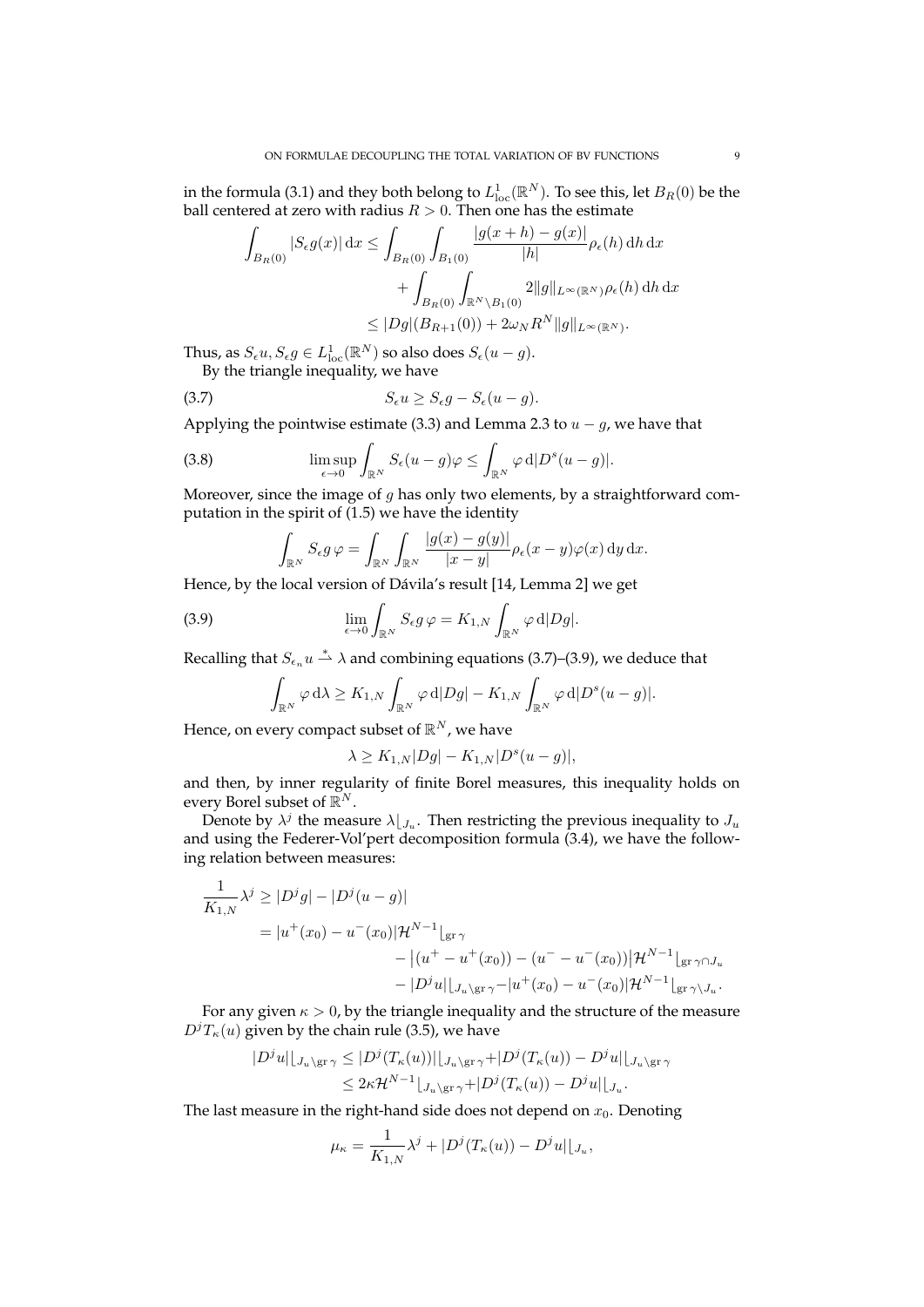we thus have that

$$
\mu_{\kappa} \ge |u^{+}(x_{0}) - u^{-}(x_{0})| \mathcal{H}^{N-1}|_{\text{gr}\,\gamma} \n- |(u^{+} - u^{+}(x_{0})) - (u^{-} - u^{-}(x_{0}))| \mathcal{H}^{N-1}|_{\text{gr}\,\gamma \cap J_{u}} \n- 2\kappa \mathcal{H}^{N-1}|_{J_{u}\backslash \text{gr}\,\gamma} - |u^{+}(x_{0}) - u^{-}(x_{0})| \mathcal{H}^{N-1}|_{\text{gr}\,\gamma \backslash J_{u}}.
$$

By Properties  $(i)$ – $(iii)$  satisfied by the point  $x_0$ , we deduce that

$$
\liminf_{r \to 0} \frac{\mu_{\kappa}(B_r(x_0))}{\omega_{N-1}r^{N-1}} \ge |u^+(x_0) - u^-(x_0)|.
$$

Since this relation holds for  $\mathcal{H}^{N-1}$ -almost every point  $x_0\in J_u$ , it follows from the Besicovitch differentiation theorem [21, Theorem 6.4] that

$$
\frac{1}{K_{1,N}}\lambda^j + |D^j(T_{\kappa}(u)) - D^j u||_{J_u} = \mu_{\kappa} \ge |u^+ - u^-| \mathcal{H}^{N-1} |_{J_u}.
$$

As  $\kappa$  tends to infinity, we deduce from the strong convergence (3.6) that

$$
\frac{1}{K_{1,N}}\lambda^j \ge |u^+ - u^-| \mathcal{H}^{N-1} \lfloor_{J_u} = |D^j u|.
$$

Therefore,

$$
\liminf_{\epsilon \to 0} \int_{\mathbb{R}^N} S_{\epsilon} u \,\varphi = \int_{\mathbb{R}^N} \varphi \,d\lambda \ge \int_{\mathbb{R}^N} \varphi \,d\lambda^j \ge K_{1,N} \int_{\mathbb{R}^N} \varphi \,d|D^j u|.
$$

*Proof of Theorem 1.1.* Let  $u \in SBV(\mathbb{R}^N)$ . We first prove that, for every bounded continuous function  $\varphi : \mathbb{R}^N \to \mathbb{R}$  (not necessarily with compact support), we have

(3.10) 
$$
K_{1,N} \int_{\mathbb{R}^N} \varphi \, d|D^j u| \leq \liminf_{\epsilon \to 0} \int_{\mathbb{R}^N} S_{\epsilon} u \, \varphi.
$$

Taking this estimate from granted, we may combine it with the pointwise inequality (3.3) and Lemma 2.3 to get

$$
K_{1,N}\int_{\mathbb{R}^N}\varphi\, \mathrm{d} |D^ju|\leq \liminf_{\epsilon\to 0}\int_{\mathbb{R}^N}S_\epsilon u\,\varphi\leq \limsup_{\epsilon\to 0}\int_{\mathbb{R}^N}S_\epsilon u\,\varphi\leq K_{1,N}\int_{\mathbb{R}^N}\varphi\, \mathrm{d} |D^su|.
$$

Since  $D^s u = D^j u$ , we deduce that

(3.11) 
$$
\lim_{\epsilon \to 0} \int_{\mathbb{R}^N} S_{\epsilon} u \, \varphi = K_{1,N} \int_{\mathbb{R}^N} \varphi \, \mathrm{d} |D^s u|.
$$

Choosing  $\varphi = 1$ , we have the conclusion when  $\Omega = \mathbb{R}^N$ . In the case when  $\Omega$  is an open, bounded, smooth subset of  $\mathbb{R}^N$ , we can proceed by extension to  $\mathbb{R}^N$  along the lines of the proof of Theorem 1.4.

To prove (3.10), it suffices to consider the case of a non-negative function  $\varphi$ . Given a sequence of continuous functions with compact support  $(\psi_n)_{n\in\mathbb{N}}$  converging pointwise to 1 and such that  $0 \leq \psi_n \leq 1$  in  $\mathbb{R}^N$ , we have

$$
\int_{\mathbb{R}^N} S_{\epsilon} u \, \varphi \psi_n \leq \int_{\mathbb{R}^N} S_{\epsilon} u \, \varphi.
$$

Letting  $\epsilon$  tend to zero, we deduce from Lemma 3.1 that

$$
K_{1,N}\int_{\mathbb{R}^N}\varphi\psi_n\,\mathrm{d}|D^ju|\leq \liminf_{\epsilon\to 0}\int_{\mathbb{R}^N}S_\epsilon u\,\varphi.
$$

The conclusion follows from the Dominated Convergence Theorem as  $n$  tends to infinity.  $\qquad \qquad \Box$ 

In the previous proof, we have established the strict convergence of  $(S_{\epsilon}u)_{\epsilon>0}$ . This conclusion still holds under a weaker assumption on the family  $(\rho_{\epsilon})_{\epsilon>0}$ :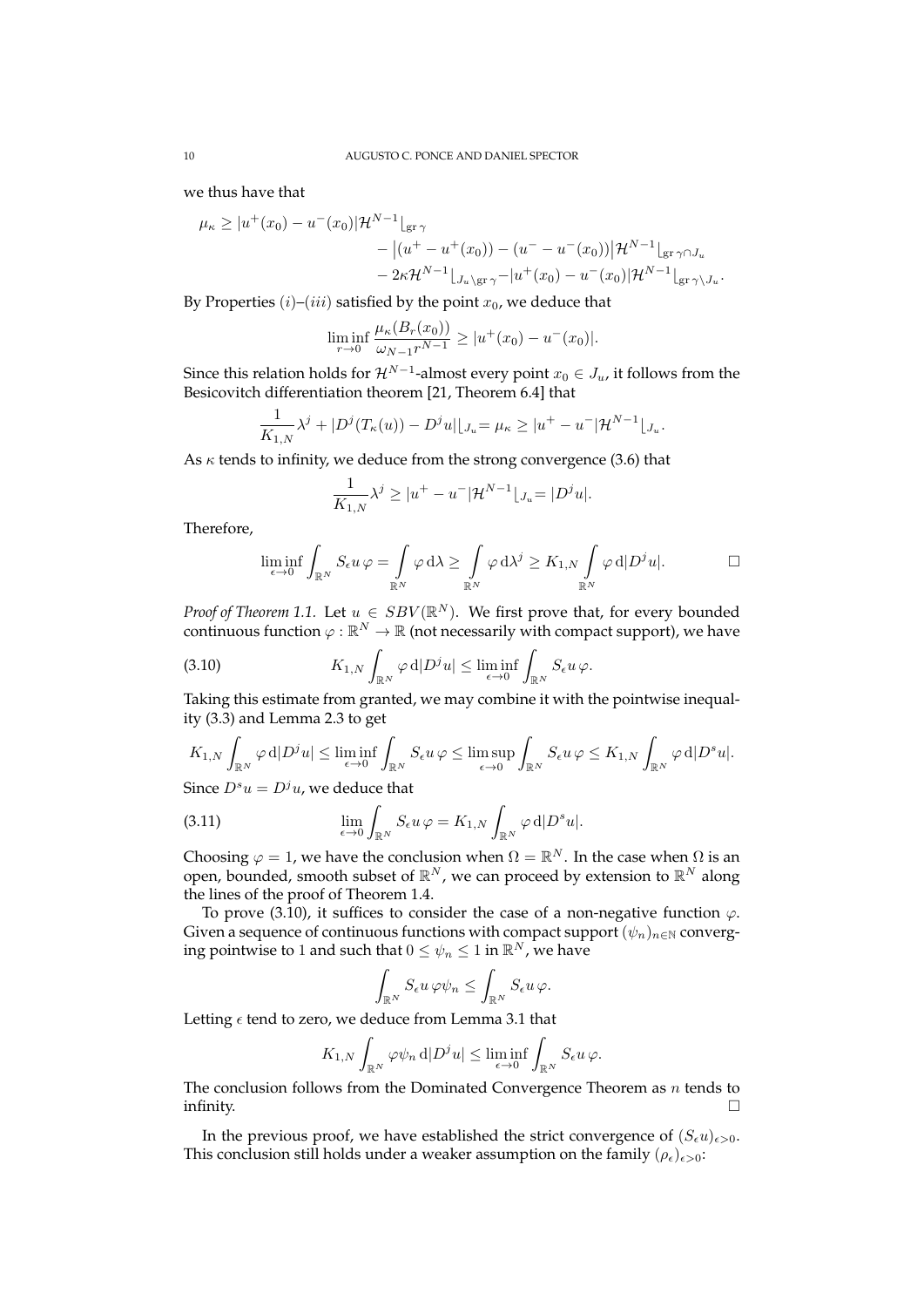**Proposition 3.2.** Let  $(\rho_{\epsilon})_{\epsilon>0} \subset L^1_{\text{loc}}(\mathbb{R}^N)$  be a family of non-negative radial functions in  $\mathbb{R}^N$  that satisfies (1.7) and

(3.12) 
$$
\lim_{\epsilon \to 0} \int_{|h| > \delta} \frac{\rho_{\epsilon}(h)}{|h|} dh = 0,
$$

for every  $\delta > 0.$  Then, for every  $u \in SBV(\mathbb{R}^N)$  and every bounded continuous function  $\varphi: \mathbb{R}^N \rightarrow \mathbb{R}$ , we have

$$
\lim_{\epsilon \to 0} \int_{\mathbb{R}^N} S_{\epsilon} u \,\varphi = K_{1,N} \int_{\mathbb{R}^N} \varphi \,d|D^s u|.
$$

*Proof.* The function  $S_{\epsilon}u$  is still well-defined in this case since  $u \in L^1(\mathbb{R}^N)$ . Given  $R > 0$ , let

$$
S_{\epsilon,R}u(x) = \left| \int_{\mathbb{R}^N} \frac{u(x+h) - u(x)}{|h|} \rho_{\epsilon}(h) \chi_{B_R(0)}(h) dh \right|.
$$

By the triangle inequality, for every  $x \in \mathbb{R}^N$  we have

$$
|S_{\epsilon}u(x)-S_{\epsilon,R}u(x)|\leq \int_{\mathbb{R}^N\backslash B_R(0)}\frac{|u(x+h)-u(x)|}{|h|}\rho_{\epsilon}(h)\,dh.
$$

By Fubini's theorem, we thus get

$$
||S_{\epsilon}u - S_{\epsilon,R}u||_{L^1(\mathbb{R}^N)} \leq 2||u||_{L^1(\mathbb{R}^N)} \int_{\mathbb{R}^N \setminus B_R(0)} \frac{\rho_{\epsilon}(h)}{|h|} dh.
$$

In particular, for every bounded continuous function  $\varphi:\mathbb{R}^N\to\mathbb{R}$ , we have

$$
\left|\int_{\mathbb{R}^N}S_\epsilon u\,\varphi-\int_{\mathbb{R}^N}S_{\epsilon,R}u\,\varphi\right|\leq 2\|\varphi\|_{L^\infty(\mathbb{R}^N)}\|u\|_{L^1(\mathbb{R}^N)}\int_{\mathbb{R}^N\backslash B_R(0)}\frac{\rho_\epsilon(h)}{|h|}\,\mathrm{d} h.
$$

Letting  $\epsilon$  tend to zero, the conclusion follows from formula (3.11) applied to the family  $(\rho_{\epsilon} \chi_{B_R(0)})_{\epsilon > 0}$ .

*Proof of Corollary 1.2.* It suffices to apply Proposition 3.2 to

$$
\rho_{\epsilon}(h) = \frac{\epsilon}{\mathcal{H}^{N-1}(\mathbb{S}^{N-1})} \frac{1}{|h|^{N-\epsilon}},
$$

and then take  $\epsilon = 1 - \alpha$ . Since  $c_1 C_{1,N} = 2/\pi$ , we have the conclusion.

# 4. A COMPUTATION INVOLVING THE CANTOR FUNCTION

The goal of this section is to motivate why one should expect a non-trivial contribution from the Cantor part of the derivative of a  $BV$  function for the functional in Theorem 1.1. We focus our attention on the standard Cantor function: this is the unique fixed point of the contraction map  $T : X \to X$  defined by

$$
T(v)(x) = \begin{cases} v(3x)/2 & \text{if } 0 \le x \le 1/3, \\ 1/2 & \text{if } 1/3 < x < 2/3, \\ (v(3x-2)+1)/2 & \text{if } 2/3 \le x \le 1, \end{cases}
$$

where  $X$  is the complete metric space formed by all continuous functions  $v$ :  $[0, 1] \rightarrow \mathbb{R}$  such that  $v(0) = 0$  and  $v(1) = 1$ , equipped with the uniform distance. Since the Cantor function is non-decreasing, it belongs to  $BV(0, 1)$ .

**Proposition 4.1.** *If*  $u : [0,1] \rightarrow \mathbb{R}$  *is the standard Cantor function, then, for every*  $0 < \epsilon < 1/6$  and every non-negative even function  $\rho_{\epsilon} \in L^1(\mathbb{R})$  with  $\text{supp}\,\rho_{\epsilon} \subset [-\epsilon, \epsilon]$ , *we have*

$$
\int_0^1 \left| \int_0^1 \frac{u(x) - u(y)}{|x - y|} \rho_{\epsilon}(x - y) \, dy \right| dx \ge \frac{1}{36} \int_{3\epsilon/4}^{\epsilon} \rho_{\epsilon}.
$$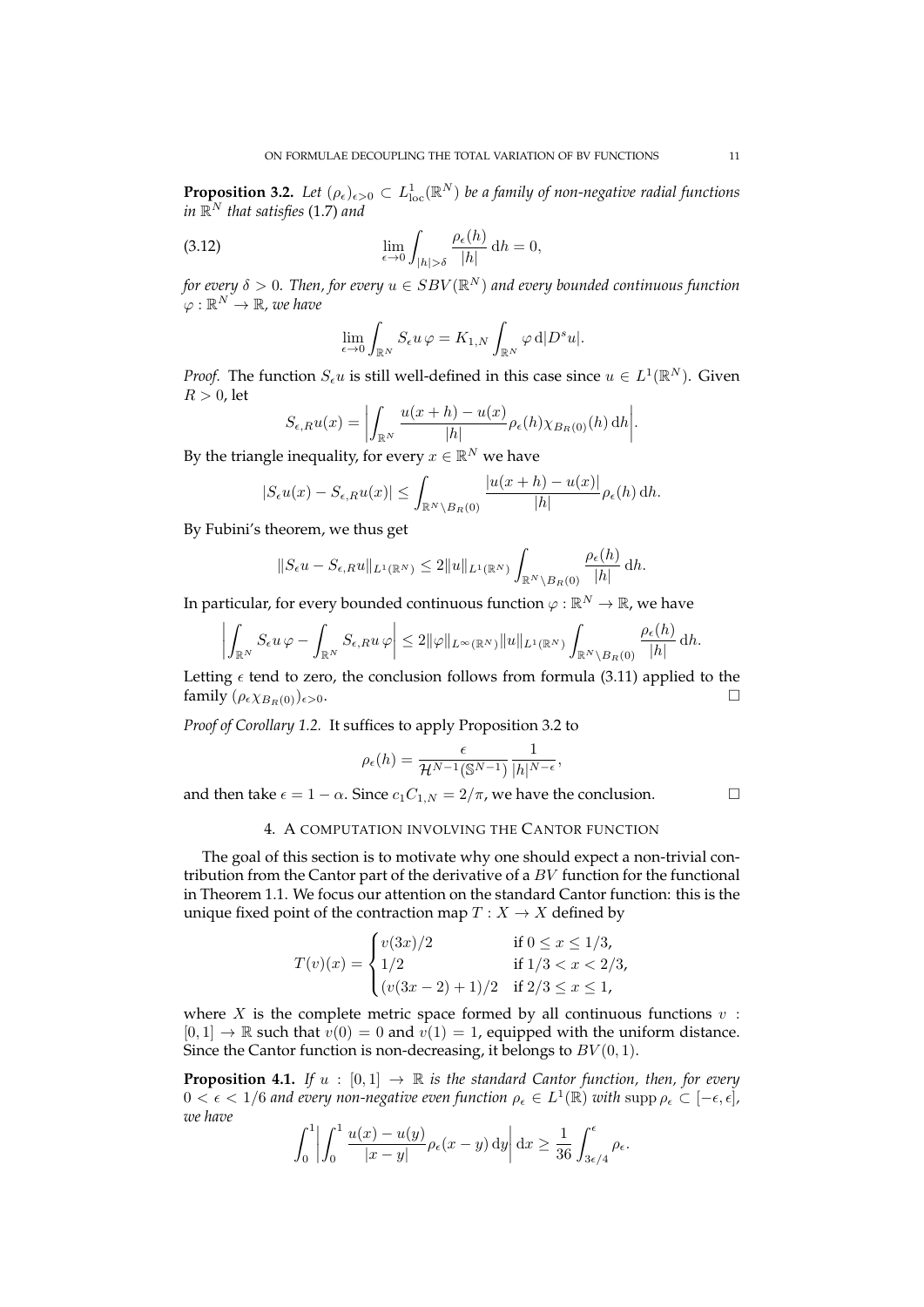In the case where  $\rho_{\epsilon} = \chi_{(-\epsilon,\epsilon)}/2\epsilon$ , the right-hand side is constant and positive, and we deduce that

$$
\liminf_{\epsilon \to 0} \int_0^1 \left| \int_0^1 \frac{u(x) - u(y)}{|x - y|} \rho_{\epsilon}(x - y) \,dx \right| dy \ge \frac{1}{36 \cdot 8}.
$$

We begin with the following identity based on Fubini's theorem:

**Lemma 4.2.** Let  $u \in BV(0,1) \cap C^0[0,1]$  be a non-decreasing function, and let  $\rho \in L^1(\mathbb{R})$ *be a non-negative even function with compact support. For every measurable subset* A ⊂  $(0, 1)$  *such that*  $A$  − supp  $\rho$  ⊂  $(0, 1)$ *, we have* 

$$
\int_{A} \left( \int_{0}^{1} \frac{|u(x) - u(y)|}{|x - y|} \rho(x - y) dy \right) dx = \int_{0}^{1} \left( \int_{\mathbb{R}_{+}} \frac{|(z - h, z + h) \cap A|}{2h} 2\rho(h) dh \right) d|Du|(z).
$$

*Proof.* We first extend  $u$  as a continuous function in  $\mathbb{R}$ , which we still denote by u, by taking  $u(x) = u(1)$  for  $x > 1$  and  $u(x) = u(0)$  for  $x < 0$ . In particular, the measure  $Du$  is supported on [0, 1]. Since  $A$  – supp  $\rho \subset (0,1)$ , we have

$$
\int_A \left( \int_0^1 \frac{|u(x) - u(y)|}{|x - y|} \rho(x - y) dy \right) dx = \int_A \left( \int_{\mathbb{R}} \frac{|u(x) - u(y)|}{|x - y|} \rho(x - y) dy \right) dx.
$$

Denote this common quantity by  $I(u)$ . Making the change of variable  $y = x + h$ with respect to  $y$ , we get

$$
I(u) = \int_A \left( \int_{\mathbb{R}} \frac{|u(x+h) - u(x)|}{|h|} \rho(h) \, \mathrm{d}h \right) \mathrm{d}x.
$$

Since  $u$  is continuous and non-decreasing, the measure  $Du$  does not contain atoms and is non-negative. For every  $h > 0$ , we then have

$$
|u(x+h) - u(x)| = u(x+h) - u(x) = \int_{x}^{x+h} dDu = |Du|(x, x+h).
$$

A similar computation holds for  $h < 0$ . Since  $\rho$  is even, we get

$$
I(u) = \int_A \left( \int_{\mathbb{R}_+} \frac{|Du|(x-h, x+h)}{h} \rho(h) \, dh \right) dx = \int_{\mathbb{R}_+} \left( \int_A \frac{|Du|(x-h, x+h)}{h} \, dx \right) \rho(h) \, dh.
$$

We apply again Fubini's theorem to reach the conclusion. Indeed, for every  $h > 0$ we have

$$
\int_{A} |Du|(x-h, x+h) dx = \int_{A} \left( \int_{x-h < z < x+h} d|Du|(z) \right) dx
$$

$$
= \int_{A+(-h,h)} \left( \int_{x \in A, z-h < x < z+h} dx \right) d|Du|(z)
$$

$$
= \int_{A+(-h,h)} |(z-h, z+h) \cap A| d|Du|(z).
$$

Note that for  $z \notin A + (-h, h)$ , the set  $(z - h, z + h) \cap A$  is empty. We thus get

$$
\int_A |Du|(x-h, x+h) dx = \int_{\mathbb{R}} |(z-h, z+h) \cap A| d|Du|(z) = \int_0^1 |(z-h, z+h) \cap A| d|Du|(z).
$$

The proof of the lemma is complete.

*Proof of Proposition 4.1.* Given  $0 < \epsilon < 1/6$ , let  $n \in \mathbb{N}_{*}$  be the greatest integer such that  $2\epsilon \leq 1/3^n$ . Taking  $A_n$  to be the union of the constant sections of the Cantor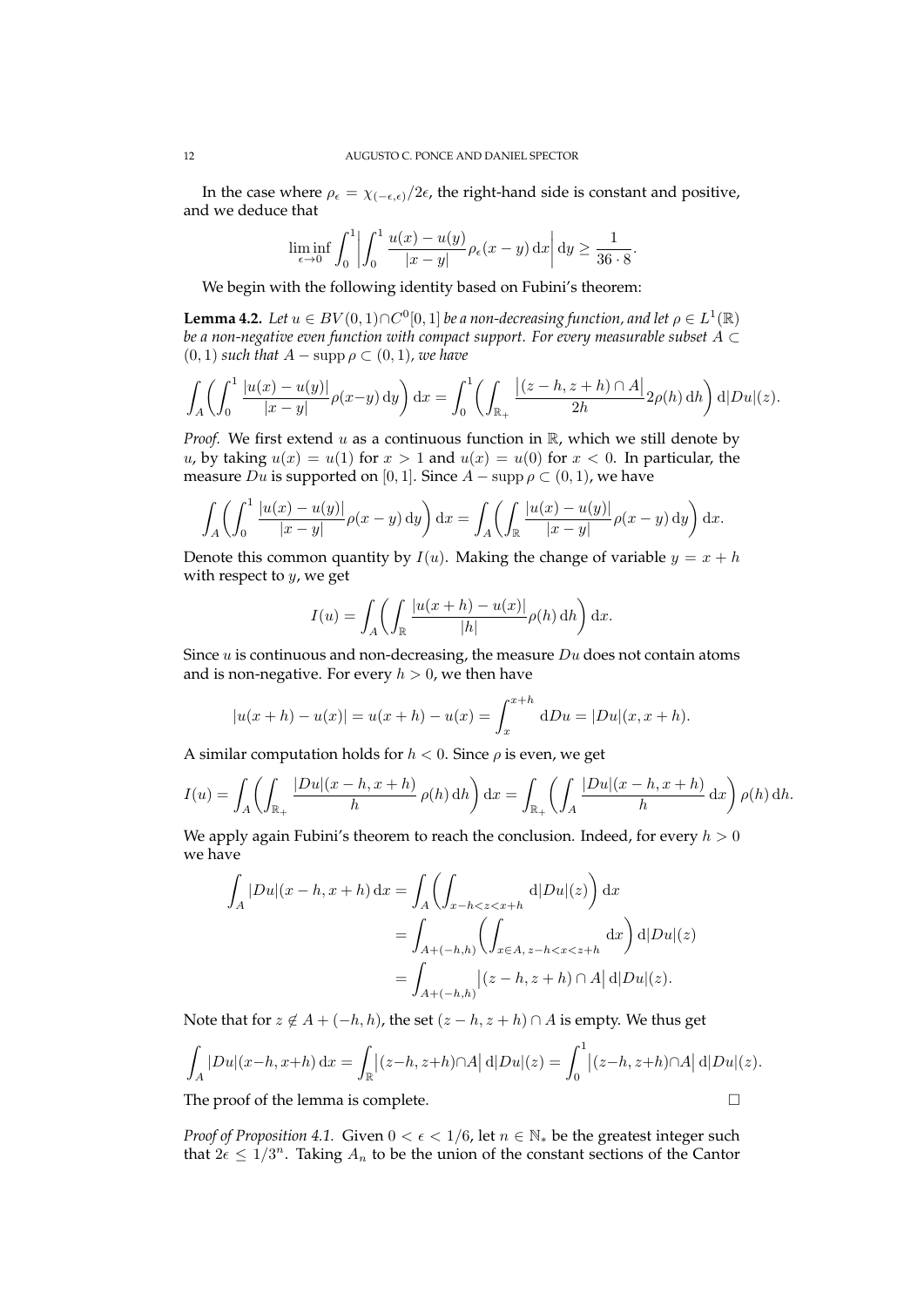function of length  $1/3^n$ , we have that

$$
\int_0^1 \left| \int_0^1 \frac{u(x) - u(y)}{|x - y|} \rho_{\epsilon}(x - y) dy \right| dx \ge \int_{A_n} \left| \int_0^1 \frac{u(x) - u(y)}{|x - y|} \rho_{\epsilon}(x - y) dy \right| dx
$$

$$
= \int_{A_n} \left( \int_0^1 \frac{|u(x) - u(y)|}{|x - y|} \rho_{\epsilon}(x - y) dy \right) dx.
$$

Indeed, the properties  $\sup p \rho_\epsilon \subset [-\epsilon,\epsilon]$  and  $2\epsilon \leq 1/3^n$  ensure that, for each  $x \in A_n$ , the function

$$
y \in (0,1) \longmapsto \frac{u(x) - u(y)}{|x - y|} \rho_{\epsilon}(x - y)
$$

has constant sign. It thus follows from the previous lemma that (4.1)

$$
\int_0^1 \left| \int_0^1 \frac{u(x) - u(y)}{|x - y|} \rho_{\epsilon}(x - y) dy \right| dx \ge \int_0^1 \left( \int_{\mathbb{R}_+} \frac{|(z - h, z + h) \cap A_n|}{h} \rho_{\epsilon}(h) dh \right) d|Du|(z).
$$

In the construction of the Cantor set, let  $\mathcal{I}_n$  be the collection of closed intervals of length  $1/3^n$  that contain the Cantor set. For example,  $\mathcal{I}_1 = \{[0, 1/3], [2/3, 1]\}.$ Let  $\mathcal{J}_{n+2}$  be the subcollection of intervals in  $\mathcal{I}_{n+2}$  that intersect the closure of an interval of length  $1/3^n$  that is *removed* during the construction of the Cantor set. For example,  $\mathcal{J}_3 = \{ [1/3 - 1/27, 1/3], [2/3, 2/3 + 1/27] \}$ , and the number of elements of  $\mathcal{J}_{n+2}$  is  $2^n$ .

Given  $J \in \mathcal{J}_{n+2}$  and  $z \in J$ , we have that the set  $(z - h, z + h) \cap A_n$  is non-empty for every  $h>1/3^{n+2}.$  In particular, for every  $1/3^{n+2}\leq h\leq 1/3^n$  we have

$$
\frac{|(z-h,z+h)\cap A_n|}{h} \ge \frac{h-1/3^{n+2}}{h} = 1 - \frac{1/3^{n+2}}{h}.
$$

Since  $1/3^{n+1} < 2\epsilon \leq 1/3^n$ , for every  $3\epsilon/4 \leq h \leq \epsilon$  we deduce that

$$
\frac{|(z-h, z+h) \cap A_n|}{h} \ge 1 - \frac{2\epsilon/3}{3\epsilon/4} = \frac{1}{9}.
$$

Hence, for every  $z \in J$  we have

$$
\int_{\mathbb{R}_+} \frac{|(z-h,z+h)\cap A_n|}{h} \rho_{\epsilon}(h) dh \ge \int_{3\epsilon/4}^{\epsilon} \frac{|(z-h,z+h)\cap A_n|}{h} \rho_{\epsilon}(h) dh \ge \frac{1}{9} \int_{3\epsilon/4}^{\epsilon} \rho_{\epsilon}.
$$

Writing  $J=[a_i,b_i]\in\mathcal{J}_{n+2}$ , we also have

$$
|Du|(J) = u(b_i) - u(a_i) = \frac{1}{2^{n+2}}.
$$

We then deduce that

$$
\int_J \left( \int_{\mathbb{R}_+} \frac{|(z-h, z+h) \cap A_n|}{h} \rho_{\epsilon}(h) dh \right) d|Du|(z) \geq \frac{1}{2^{n+2}} \cdot \frac{1}{9} \int_{3\epsilon/4}^{\epsilon} \rho_{\epsilon}.
$$

Since the family  $\mathcal{J}_{n+2}$  has  $2^n$  elements, using estimate (4.1) we get

$$
\int_0^1 \left| \int_0^1 \frac{u(x) - u(y)}{|x - y|} \rho_{\epsilon}(x - y) dy \right| dx
$$
  
\n
$$
\geq \sum_{J \in \mathcal{J}_{n+2}} \int_J \left( \int_{\mathbb{R}_+} \frac{|(z - h, z + h) \cap A_n|}{h} \rho_{\epsilon}(h) dh \right) d|Du|(z) \geq \frac{1}{36} \int_{3\epsilon/4}^{\epsilon} \rho_{\epsilon}.
$$

This gives the conclusion.  $\Box$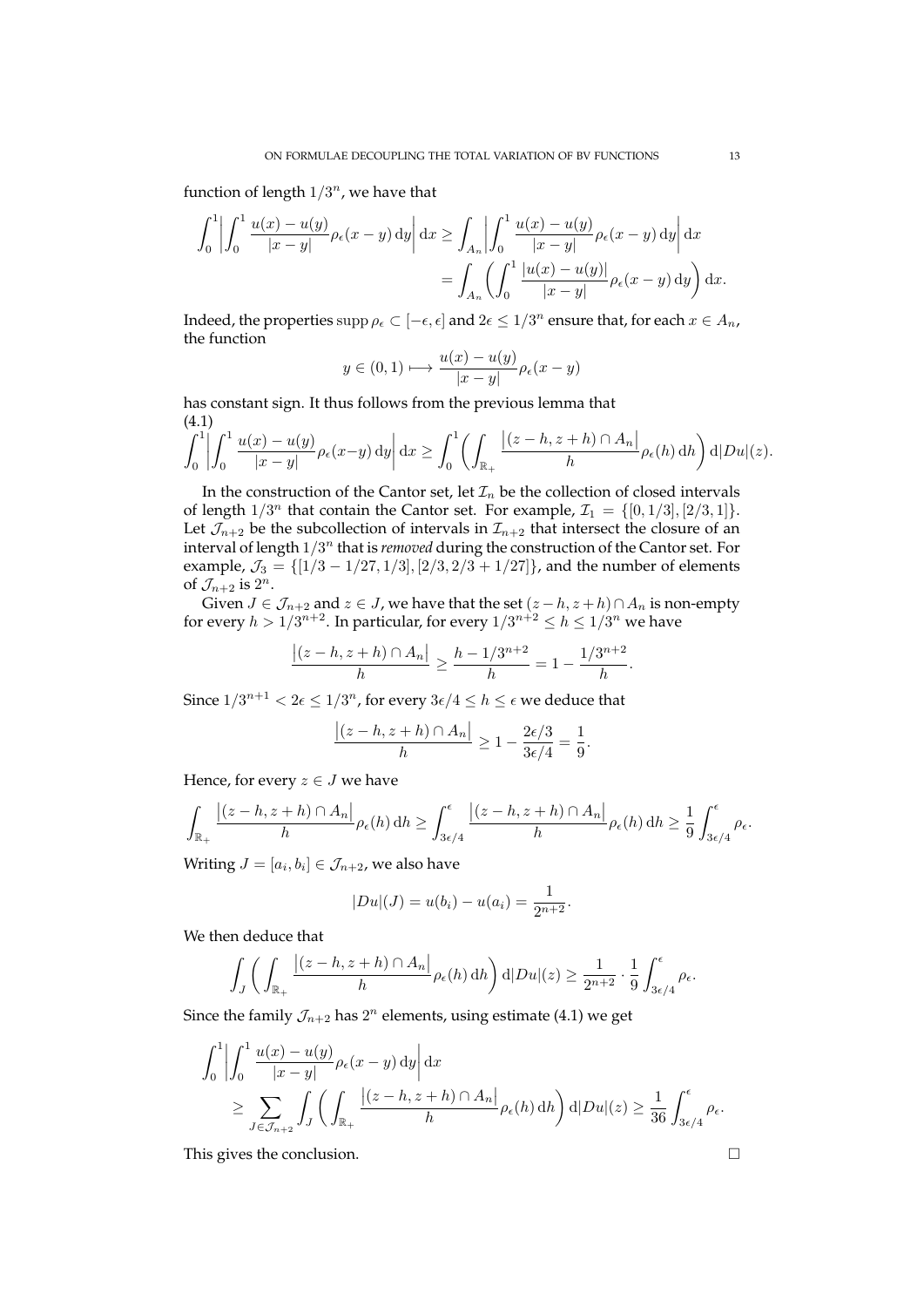## 5. CONNECTION WITH A BMO-TYPE NORM

Inspired from [8], in the paper [1, Section 4.3] the authors associate to  $u \in$  $L^1_{\mathrm{loc}}(\bar{\mathbb{R}}^N)$  a semi-norm

$$
\kappa_{\epsilon}(u) = \epsilon^{N-1} \sup_{\mathcal{Q}_{\epsilon}} \sum_{Q' \in \mathcal{Q}_{\epsilon}} \int_{Q'} \left| u(x) - \int_{Q'} u(y) \, \mathrm{d}y \right| \mathrm{d}x,
$$

where the supremum is taken over all families  $\mathcal{Q}_{\epsilon}$  of disjoint cubes with side length  $\epsilon$ , with arbitrary orientation and cardinality. In particular, for  $u = \chi_A$ , where  $A \subset \mathbb{R}^N$  is a subset of finite perimeter, they show that one has the convergence [1, Eq. (4.4)]

$$
\lim_{\epsilon \to 0} \kappa_{\epsilon}(\chi_A) = \frac{1}{2} |D \chi_A|(\mathbb{R}^N).
$$

This result has been extended by Fusco, Moscariello and Sbordone [18, Theorem 3.3] to  $u \in SBV(\mathbb{R}^N)$  such that either  $\nabla u \equiv 0$  or  $|\overline{J}_u| = 0$ , where they prove that for such  $u$  one has

$$
\lim_{\epsilon \to 0} \kappa_{\epsilon}(u) = \frac{1}{4} \int_{\mathbb{R}^N} |\nabla u| + \frac{1}{2} |D^s u| (\mathbb{R}^N).
$$

It is not difficult to see that any limit of the family  $(\kappa_{\epsilon}(u))_{\epsilon>0}$  is comparable to the total variation of  $Du$ :

**Proposition 5.1.** For every  $u \in BV(\mathbb{R}^N)$ , we have

$$
\frac{1}{4}|Du|(\mathbb{R}^N)\leq \liminf_{\epsilon\to 0} \kappa_\epsilon(u)\leq \limsup_{\epsilon\to 0} \kappa_\epsilon(u)\leq \frac{1}{2}|Du|(\mathbb{R}^N).
$$

*Proof.* For the upper bound one can apply the Poincaré inequality for functions of bounded variation to obtain

$$
\sum_{Q' \in \mathcal{Q}_{\epsilon}} \epsilon^{N-1} \int_{Q'} \left| u(x) - \int_{Q'} u(y) dy \right| dx \le \sum_{Q' \in \mathcal{Q}_{\epsilon}} \frac{1}{2} |Du|(Q') \le \frac{1}{2} |Du|(\mathbb{R}^N).
$$

For the lower bound, mollification lowers the energy following an observation by E. Stein, as for the functionals introduced by Bourgain, Brezis and Mironescu [7]; cf. [10]. Indeed, letting  $u_{\delta} = u * \psi_{\delta}$ , by Fubini's theorem one has

$$
\int_{Q'} \left| u_{\delta}(x) - \int_{Q'} u_{\delta}(y) dy \right| dx \le \int_{\mathbb{R}^N} \psi_{\delta}(z) \left( \int_{Q' - z} \left| u(x) - \int_{Q' - z} u(y) dy \right| dx \right) dz,
$$

and this implies that

$$
\sum_{Q' \in \mathcal{Q}_{\epsilon}} \epsilon^{N-1} \int_{Q'} \left| u_{\delta}(x) - \int_{Q'} u_{\delta}(y) \, dy \right| dx \leq \kappa_{\epsilon}(u) \int_{\mathbb{R}^N} \psi_{\delta}(z) \, dz = \kappa_{\epsilon}(u).
$$

Hence,

$$
\kappa_{\epsilon}(u_{\delta}) \leq \kappa_{\epsilon}(u),
$$

so that first applying the result of Fusco, Moscariello and Sbordone [18, Theorem 3.3] to the  $W^{1,1}(\mathbb{R}^N)$  (smooth) function  $u_\delta$  and then using the lower semicontinuity of the total variation with respect to the strict convergence of the family  $(u_\delta)_{\delta>0}$  in  $BV(\mathbb{R}^N)$ , one deduces the lower bound

$$
\frac{1}{4}|Du|(\mathbb{R}^N) \le \liminf_{\epsilon \to 0} \kappa_{\epsilon}(u).
$$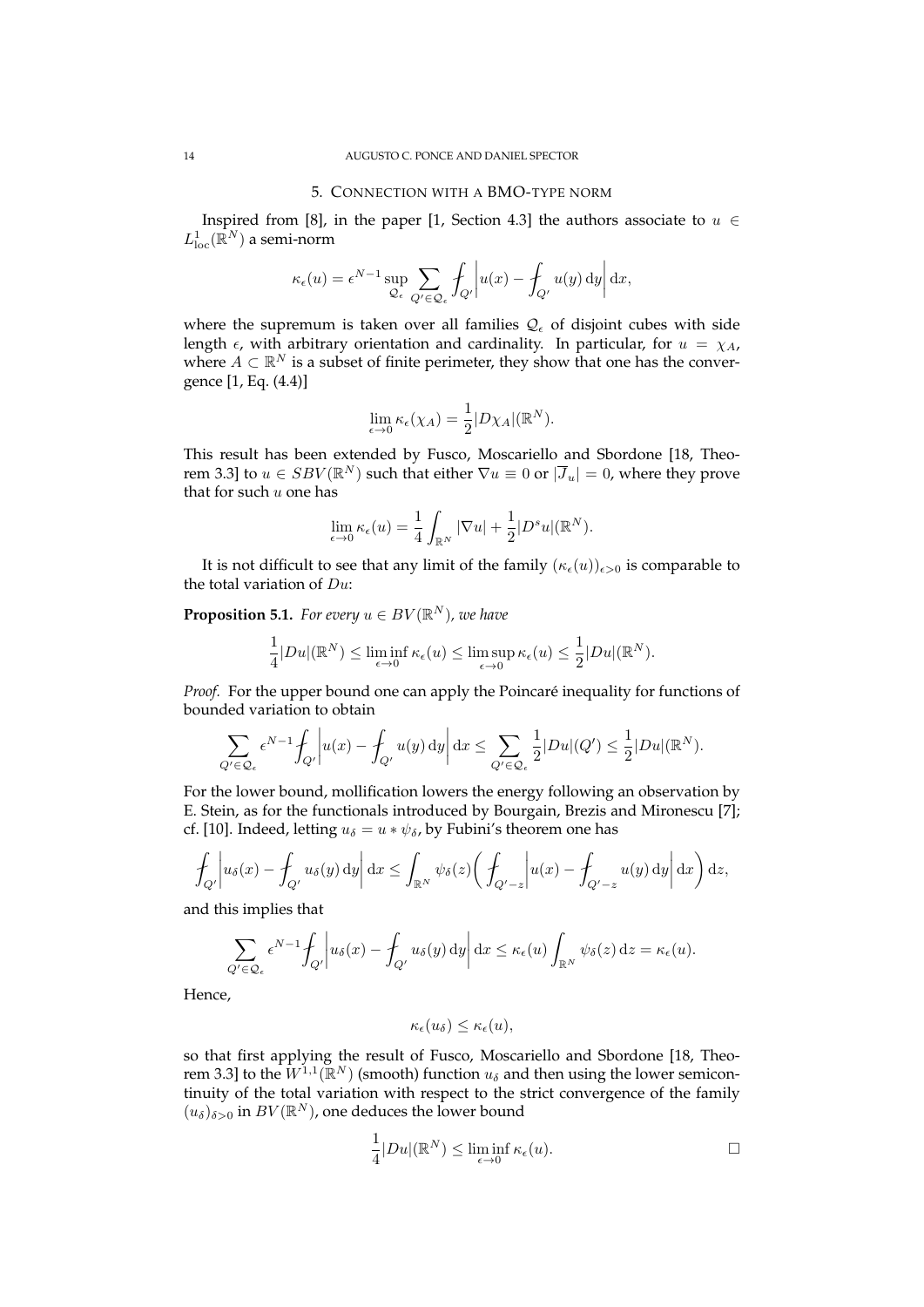We can also show that, up to an affine change in  $\epsilon$ , the energies  $\kappa_{\epsilon}$  are comparable at every scale to a special case of those originally introduced by Bourgain, Brezis and Mironescu [7]. To this end, we first introduce an equivalent energy to  $\kappa_{\epsilon}$ , the functional

$$
\kappa'_{\epsilon}(u) = \epsilon^{N-1} \sup_{\mathcal{Q}_{\epsilon}} \sum_{Q' \in \mathcal{Q}_{\epsilon}} \int_{Q'} \int_{Q'} |u(x) - u(y)| \, dy \, dx.
$$

As is the case with semi-norms of functions with bounded mean oscillation (BMO) [13], one has

$$
\kappa_\epsilon(u)\leq \kappa'_\epsilon(u)\leq 2\kappa_\epsilon(u),
$$

and so it suffices to establish the equivalence of  $\kappa'_{\epsilon}$ . We now make the choice of the family of mollifiers  $(\rho_{\epsilon})_{\epsilon>0}$ ,

(5.1) 
$$
\rho_{\epsilon}(h) = \frac{C_N}{\epsilon^{N+1}} |h| \chi_{B_{\epsilon}(0)}(h),
$$

which gives

$$
\int_{\mathbb{R}^N} \int_{\mathbb{R}^N} \frac{|u(x) - u(y)|}{|x - y|} \rho_{\epsilon}(x - y) \, dy \, dx = \frac{C_N \omega_N}{\epsilon} \int_{\mathbb{R}^N} \left( \int_{B_{\epsilon}(x)} |u(x) - u(y)| \, dy \right) dx.
$$

Then, the equivalence we assert is

**Proposition 5.2.** Let  $u \in L^1_{\text{loc}}(\mathbb{R}^N)$ . For every  $\epsilon > 0$ , we have

$$
C' \kappa'_{\frac{\epsilon}{\sqrt{N}}}(u) \leq \frac{1}{\epsilon} \int_{\mathbb{R}^N} \left( \int_{B_{\epsilon}(x)} |u(x) - u(y)| \, dy \right) dx \leq C'' \kappa'_{3\epsilon}(u),
$$

for some constants  $C', C'' > 0$  depending on N.

*Proof.* Given a cube  $Q'$  with side length  $\frac{\epsilon}{\sqrt{N}}$ , for every  $x \in Q'$  we have that  $Q' \subset$  $B_{\epsilon}(x)$ . Hence,

$$
\int_{Q'} \left( \int_{Q'} |u(x) - u(y)| \, dy \right) dx \le \int_{Q'} \left( \int_{B_{\epsilon}(x)} |u(x) - u(y)| \, dy \right) dx.
$$

It thus follows that

$$
\left(\frac{\epsilon}{\sqrt{N}}\right)^{N-1} \sum_{Q' \in \mathcal{Q}_{\frac{\epsilon}{\sqrt{N}}}} \int_{Q'} \int_{Q'} |u(x) - u(y)| \, dy \, dx \leq \frac{C_1}{\epsilon} \sum_{Q' \in \mathcal{Q}_{\frac{\epsilon}{\sqrt{N}}}} \int_{Q'} \left(\int_{B_{\epsilon}(x)} |u(x) - u(y)| \, dy\right) dx
$$
  

$$
\leq \frac{C_1}{\epsilon} \int_{\mathbb{R}^N} \left(\int_{B_{\epsilon}(x)} |u(x) - u(y)| \, dy\right) dx.
$$

Taking the supremum with respect to all families of cubes  $\mathcal{Q}_{\frac{\epsilon}{\sqrt{N}}}$ , we deduce the first inequality.

To prove the second inequality, write  $\mathbb{R}^N$  as a union of disjoint cubes  $\mathcal{Q}_{3\epsilon}$  with side length 3 $\epsilon$ . Divide each cube  $Q'\in\mathcal{Q}_{3\epsilon}$  in  $3^N$  cubes with disjoint interiors and side length  $\epsilon$ . Denote by  $Q''$  the inner cube; this is the only cube that does not intersect  $\partial Q'$ . For every  $x \in Q''$ , we have  $B_{\epsilon}(x) \subset Q'$ . Hence,

$$
\int_{Q''}\left(\int_{B_{\epsilon}(x)}|u(x)-u(y)|\,dy\right)\mathrm{d}x\leq \int_{Q'}\left(\int_{Q'}|u(x)-u(y)|\,dy\right)\mathrm{d}x,
$$

which implies that

$$
\frac{1}{\epsilon} \sum_{Q' \in \mathcal{Q}_{3\epsilon}} \int_{Q''} \left( \oint_{B_{\epsilon}(x)} |u(x) - u(y)| \, \mathrm{d}y \right) \mathrm{d}x \leq C_2 (3\epsilon)^{N-1} \sum_{Q' \in \mathcal{Q}_{3\epsilon}} \oint_{Q'} \oint_{Q'} |u(x) - u(y)| \, \mathrm{d}y \, \mathrm{d}x \leq C_2 \kappa'_{3\epsilon}(u).
$$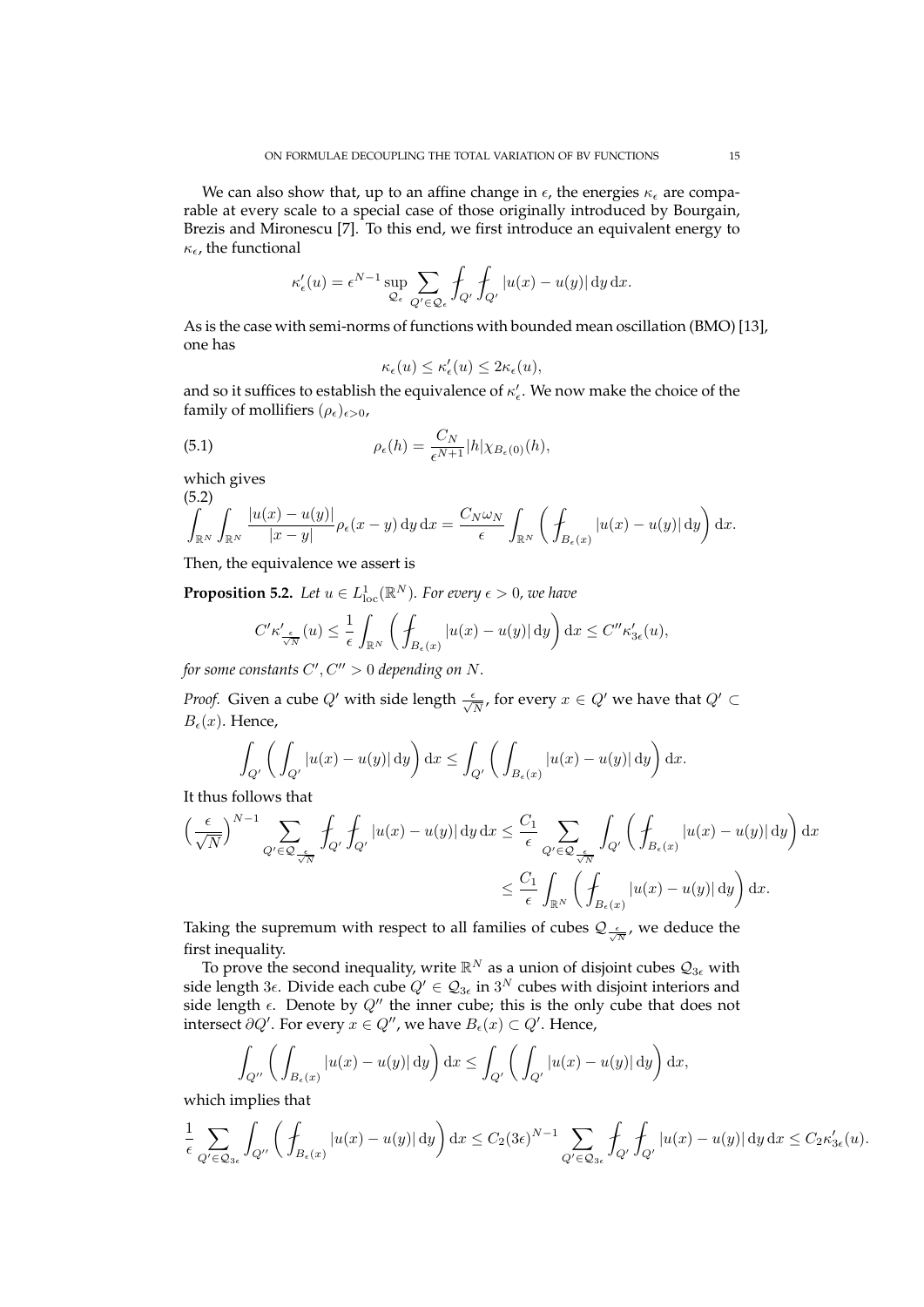Proceeding by suitable translations of the family  $\mathcal{Q}_{3\epsilon}$ , we can make sure that each of the subcubes of  $Q'$  is the inner cube of some cube in a translated family. Summing over the  $3^N$  translated families of cubes, by additivity of the integral we then get

$$
\frac{1}{\epsilon} \int_{\mathbb{R}^N} \left( \int_{B_{\epsilon}(x)} |u(x) - u(y)| \, \mathrm{d}y \right) \mathrm{d}x \le 3^N C_2 \kappa'_{3\epsilon}(u). \qquad \qquad \Box
$$

For the same choice of mollifiers (5.1) in the functional of Theorem 1.1, one finds

$$
(5.3) \int_{\mathbb{R}^N} \left| \int_{\mathbb{R}^N} \frac{u(x) - u(y)}{|x - y|} \rho_{\epsilon}(x - y) \, \mathrm{d}y \right| \mathrm{d}x = \frac{C_N \omega_N}{\epsilon} \int_{\mathbb{R}^N} \left| u(x) - \int_{B_{\epsilon}(x)} u(y) \, \mathrm{d}y \right| \mathrm{d}x.
$$

Now, according to our results the energy (5.3) *cannot be comparable* to  $\kappa_{\epsilon}$ ,  $\kappa'_{\epsilon}$  or (5.2) on all scales for arbitrary  $BV$  functions. Indeed, Theorem 1.1 implies that (5.3) tends to zero for  $u \in W^{1,1}(\mathbb{R}^N)$  while  $\kappa_{\epsilon}$ ,  $\kappa'_{\epsilon}$  and (5.2) tend to a constant times the total variation of the weak derivative  $\nabla u$  as  $\epsilon$  tends to zero. They are nevertheless all *comparable* for *BV* functions of the form  $u = \chi_A$  in view of the identity

$$
\int_{\mathbb{R}^N} \left| \int_{\mathbb{R}^N} \frac{\chi_A(x) - \chi_A(y)}{|x - y|} \rho_{\epsilon}(x - y) \, dy \right| dx = \int_{\mathbb{R}^N} \int_{\mathbb{R}^N} \frac{|\chi_A(x) - \chi_A(y)|}{|x - y|} \rho_{\epsilon}(x - y) \, dy \, dx.
$$

### ACKNOWLEDGEMENTS

The authors would like to thank the referee for his or her detailed reading and comments that have improved the quality of the presentation of the paper. This work was initiated while the first author (ACP) was visiting the Department of Applied Mathematics of the National Chiao Tung University (Research Grant 104W986). He warmly thanks the Department for the invitation and hospitality; he has also been supported by the Fonds de la Recherche scientifique–FNRS under research grant J.0026.15. The second author (DS) is supported by the Taiwan Ministry of Science and Technology under research grants 103-2115-M-009-016-MY2 and 105-2115-M-009-004-MY2.

## **REFERENCES**

- [1] L. Ambrosio, J. Bourgain, H. Brezis, and A. Figalli, *BMO-type norms related to the perimeter of sets*, available at arXiv:1407.2023. To appear in Comm. Pure Appl. Math. ↑1, 3, 4, 14
- [2] L. Ambrosio and G. Dal Maso, *A general chain rule for distributional derivatives*, Proc. Amer. Math. Soc. **108** (1990), 691–702, DOI 10.2307/2047789. ↑8
- [3] L. Ambrosio, N. Fusco, and D. Pallara, *Functions of bounded variation and free discontinuity problems*, Oxford Mathematical Monographs, The Clarendon Press, Oxford University Press, New York, 2000. ↑6, 7, 8
- [4] G. Aubert and P. Kornprobst, *Can the nonlocal characterization of Sobolev spaces by Bourgain et al. be useful for solving variational problems?*, SIAM J. Numer. Anal. **47** (2009), 844–860, DOI 10.1137/070696751. ↑1
- [5] B. Bojarski, L. Ihnatsyeva, and J. Kinnunen, *How to recognize polynomials in higher order Sobolev spaces*, Math. Scand. **112** (2013), 161–181. ↑1
- [6] R. Borghol, *Some properties of Sobolev spaces*, Asymptot. Anal. **51** (2007), 303–318. ↑1
- [7] J. Bourgain, H. Brezis, and P. Mironescu, *Another look at Sobolev spaces*, Optimal Control and Partial Differential Equations (J. L. Menaldi, E. Rofman, and A. Sulem, eds.), IOS Press, 2001, pp. 439–455. ↑1, 3, 4, 14, 15
- [8] , *A new function space and applications*, J. Eur. Math. Soc. (JEMS) **17** (2015), 2083–2101, DOI 10.4171/JEMS/551. ↑14
- [9] J. Bourgain and H.-M. Nguyen, *A new characterization of Sobolev spaces*, C. R. Math. Acad. Sci. Paris **343** (2006), 75–80, DOI 10.1016/j.crma.2006.05.021. ↑1
- [10] H. Brezis, *How to recognize constant functions. A connection with Sobolev spaces*, Uspekhi Mat. Nauk **57** (2002), no. 4(346), 59–74, DOI 10.1070/RM2002v057n04ABEH000533; English transl., Russian Math. Surveys **57** (2002), 693–708. ↑14
- [11] , *New approximations of the total variation and filters in imaging*, Atti Accad. Naz. Lincei Rend. Lincei Mat. Appl. **26** (2015), 223–240, DOI 10.4171/RLM/704. ↑1